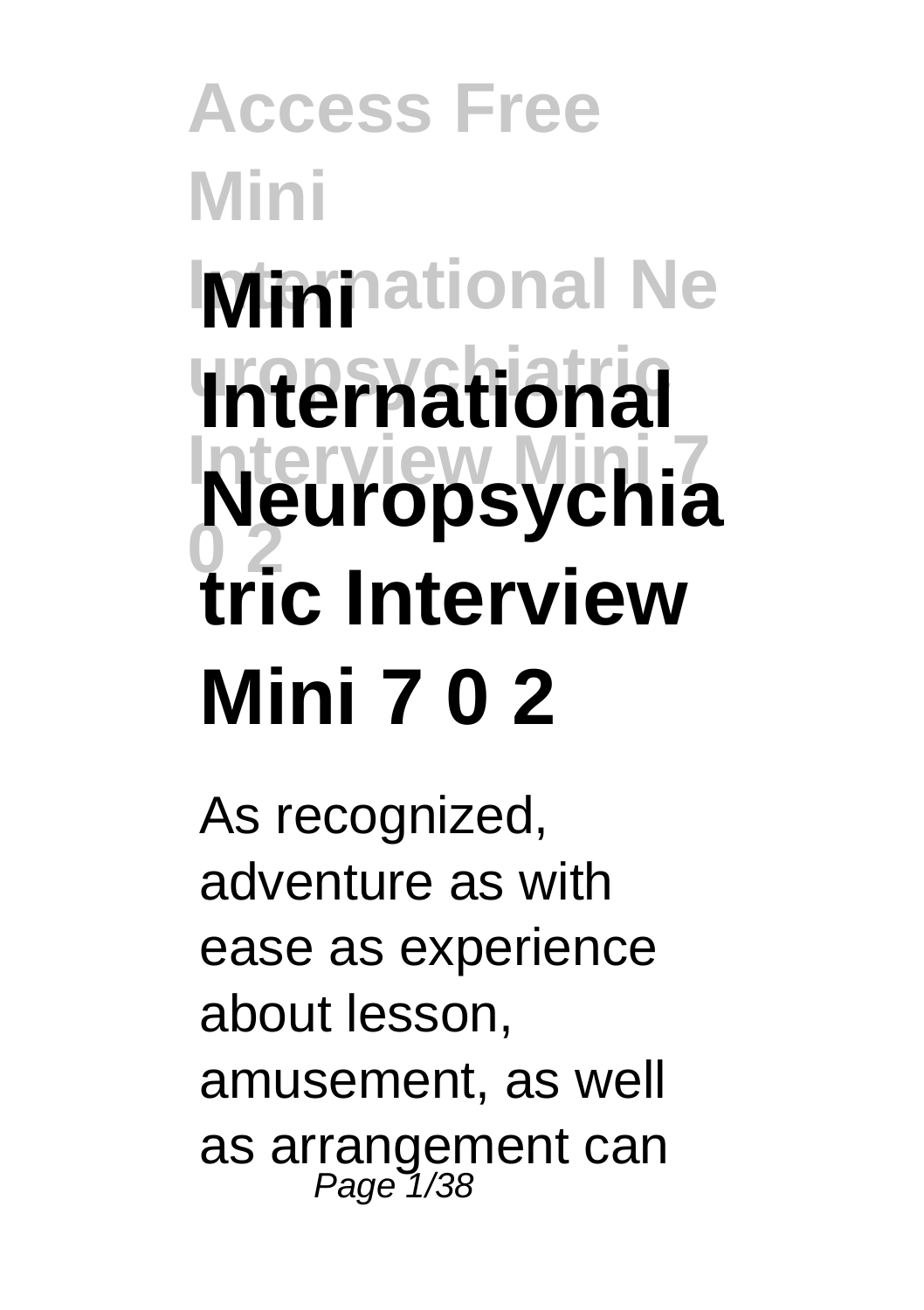be gotten by just Ne checking out a ebook **International 7 0 2 interview mini 7 0 2 mini international** plus it is not directly done, you could take on even more with reference to this life, just about the world.

We meet the expense of you this proper as without difficulty as Page 2/38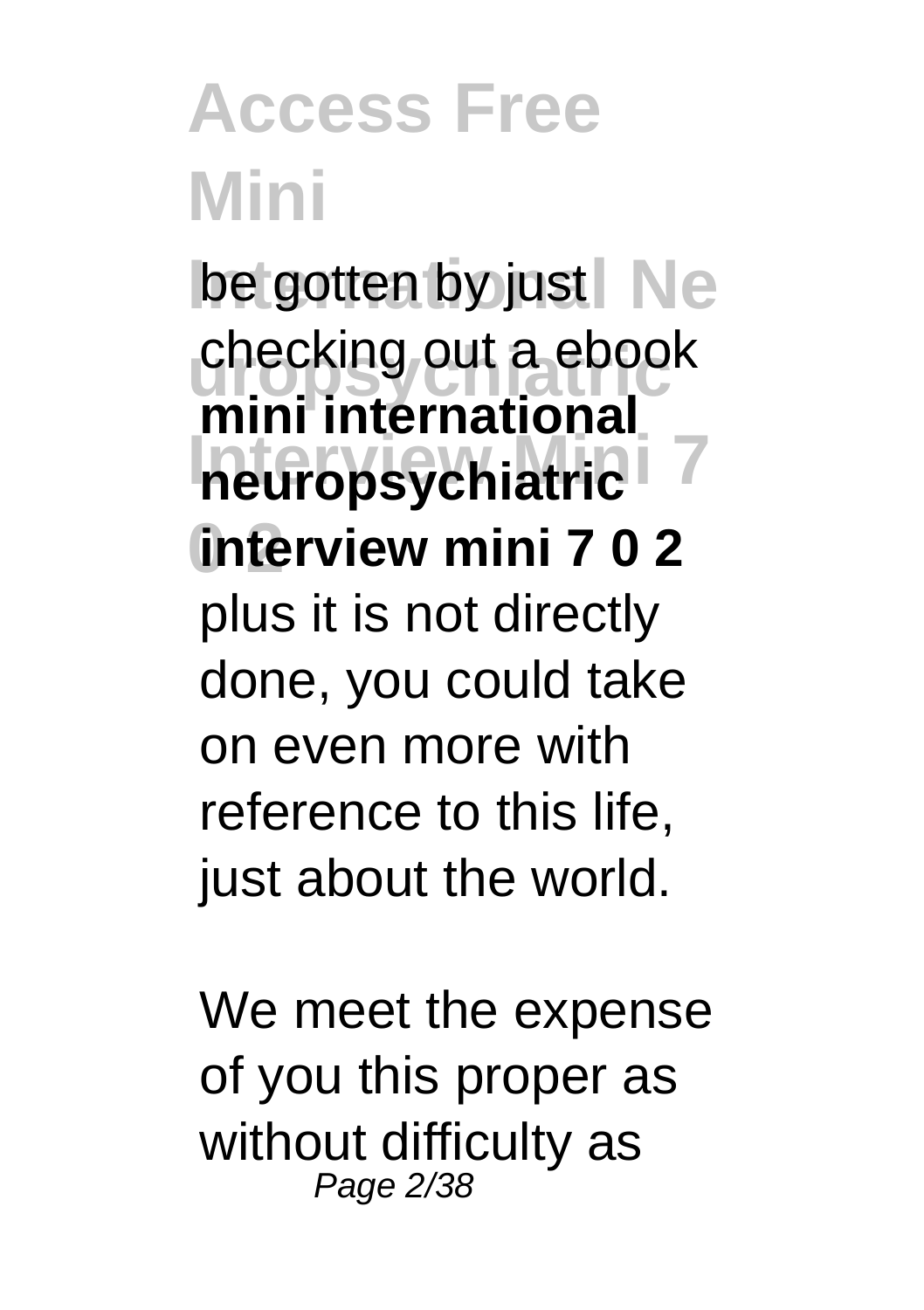**Access Free Mini** easy way to get those **uropsychiatric** all. We present mini neuropsychiatric<sup>ni7</sup> **0 2** interview mini 7 0 2 international and numerous book collections from fictions to scientific research in any way. in the midst of them is this mini international neuropsychiatric interview mini 7 0 2 that can be your Page 3/38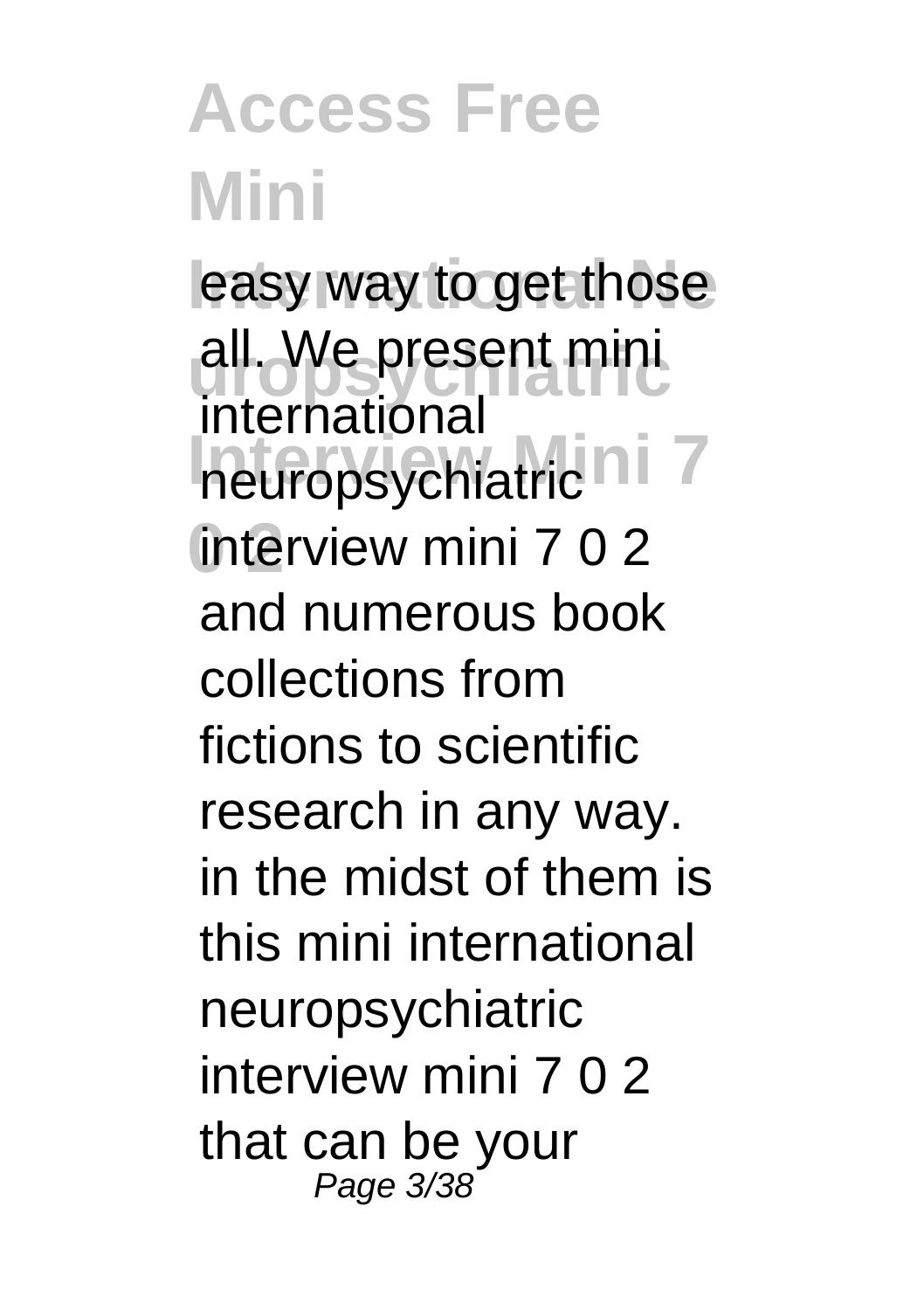**Access Free Mini partner.ational Ne uropsychiatric Mini International INTERVIEW MINITED 7 0 2 Interview Mini**  $MINI = Mini-$ International Neuropsychiatric Interview; NA = negative affect; PA = positive affect; PANAS = Positive and Negative Affect Scale; PANSS = Page 4/38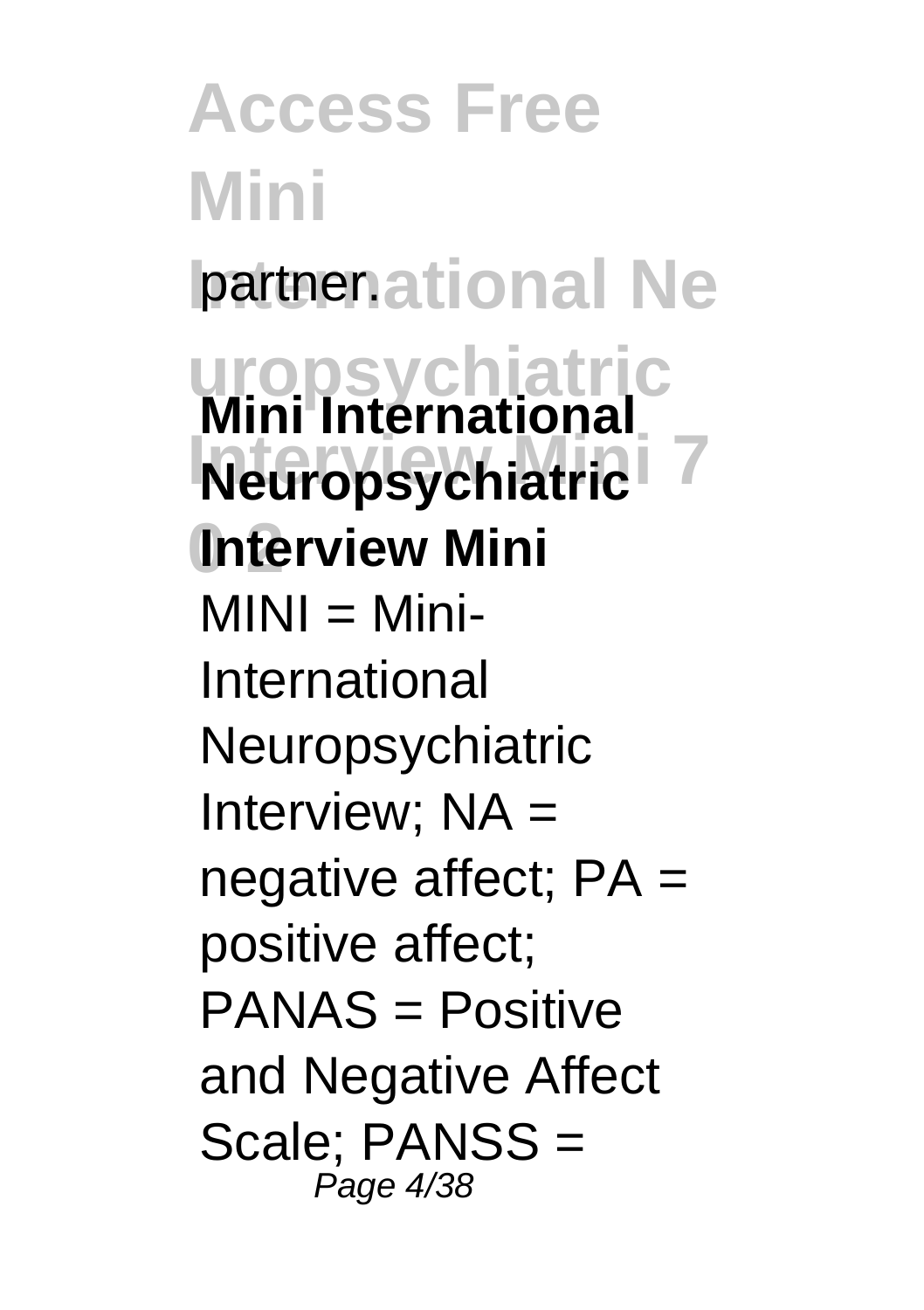**Positive and Negative** Symptom Scale ...

**Interview Coad During 0 2 Childhood Affects Psychopathology in Psychiatric Patients** In sum, the results of this study suggest that transcranial bright light treatment may have antidepressant and anxiolytic effects on patients suffering Page 5/38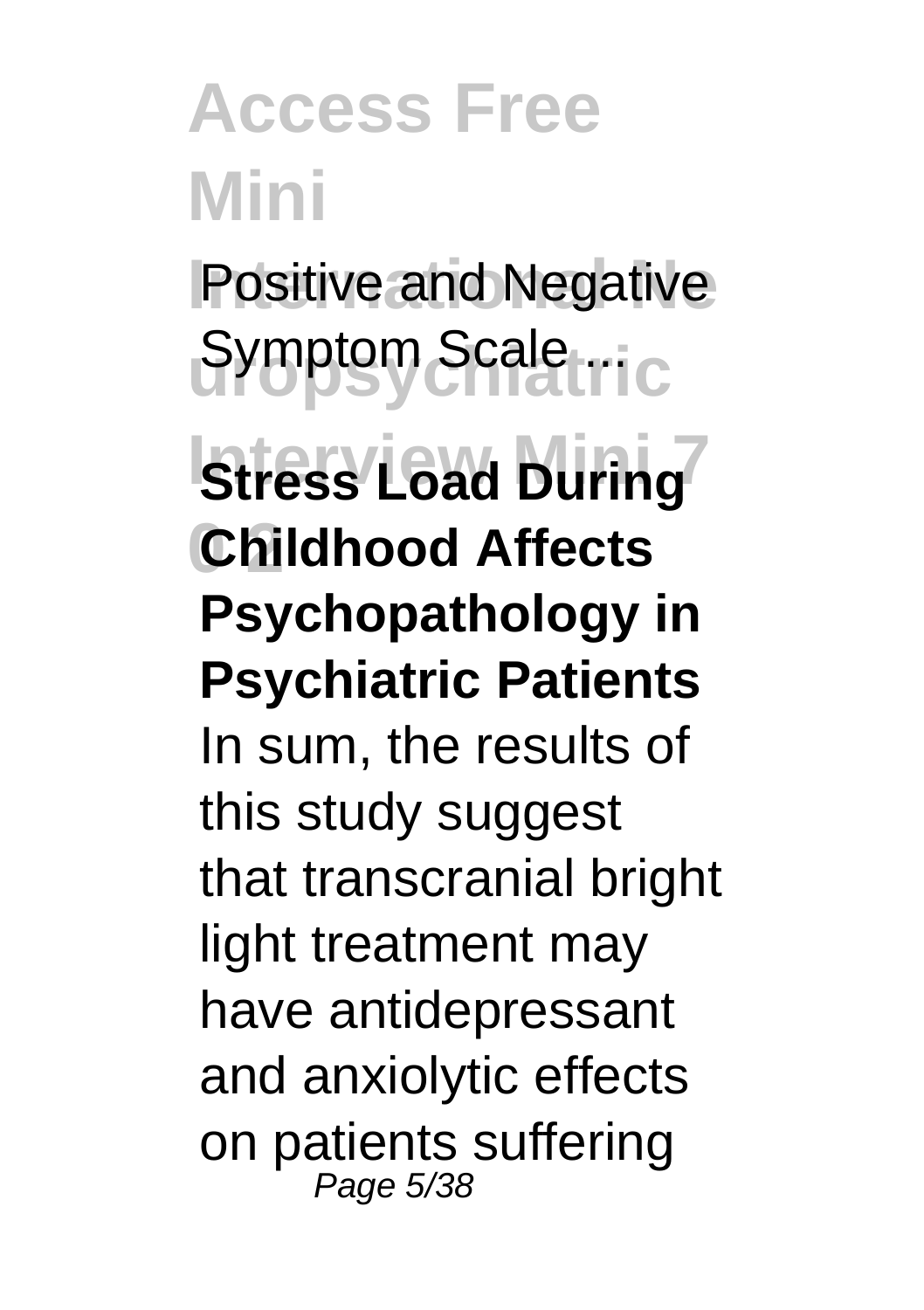from SAD. Theal Ne present results are<sub>c</sub> **Interview Mini 7** comparable ...

**0 2 Transcranial Bright Light Treatment Via the Ear Canals in Seasonal Affective Disorder** Researchers believe

teenagers may have been struck down by paediatric acute-onset neuropsychiatric<br><sup>Page 6/38</sup>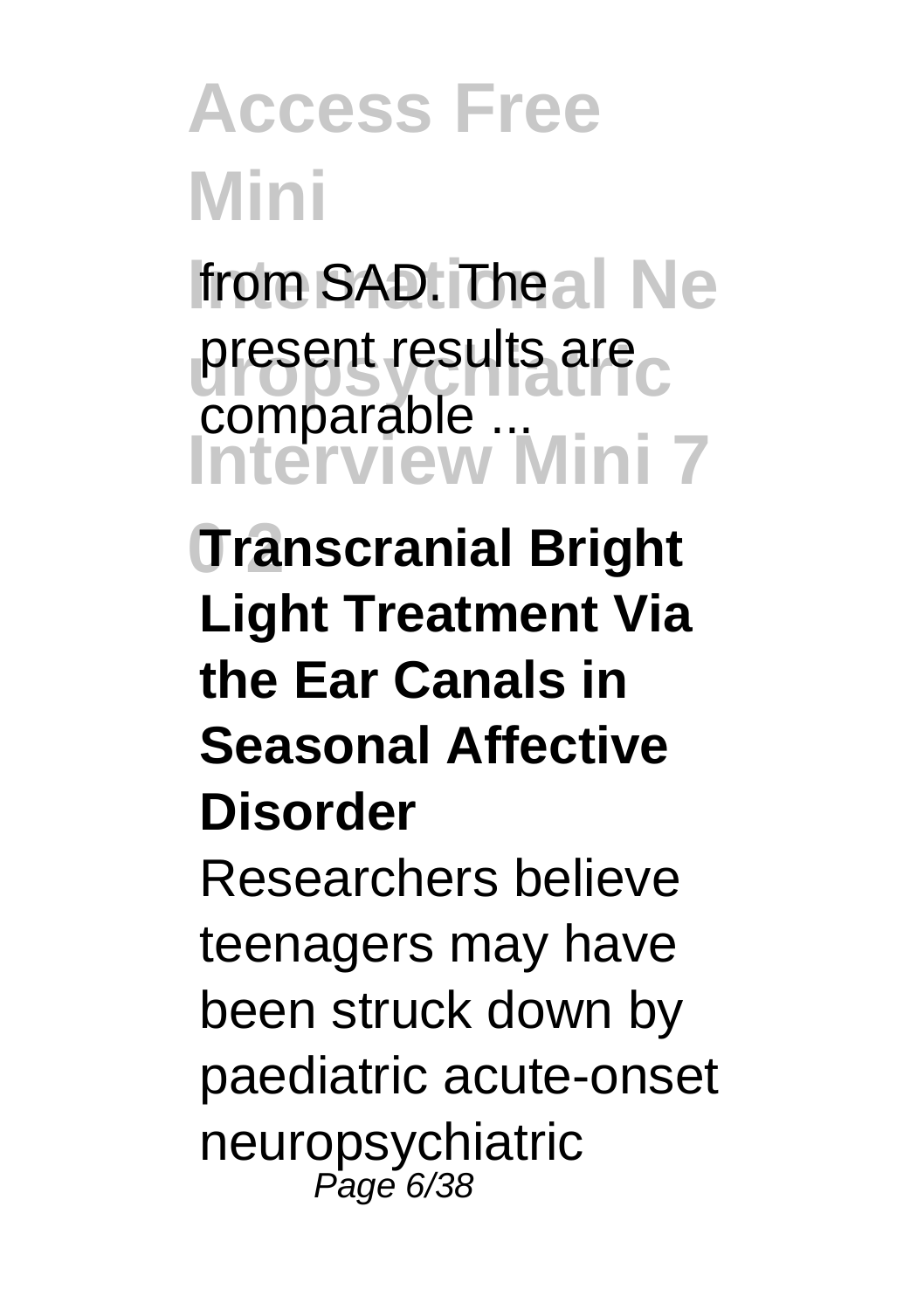syndrome, or PANS e Second study<br>suggests Morgellons -**Interview Mini 7** a disease that causes patients to sprout ... Second study

This book gives a comprehensive overview on current clinical and basic research issues Page 7/38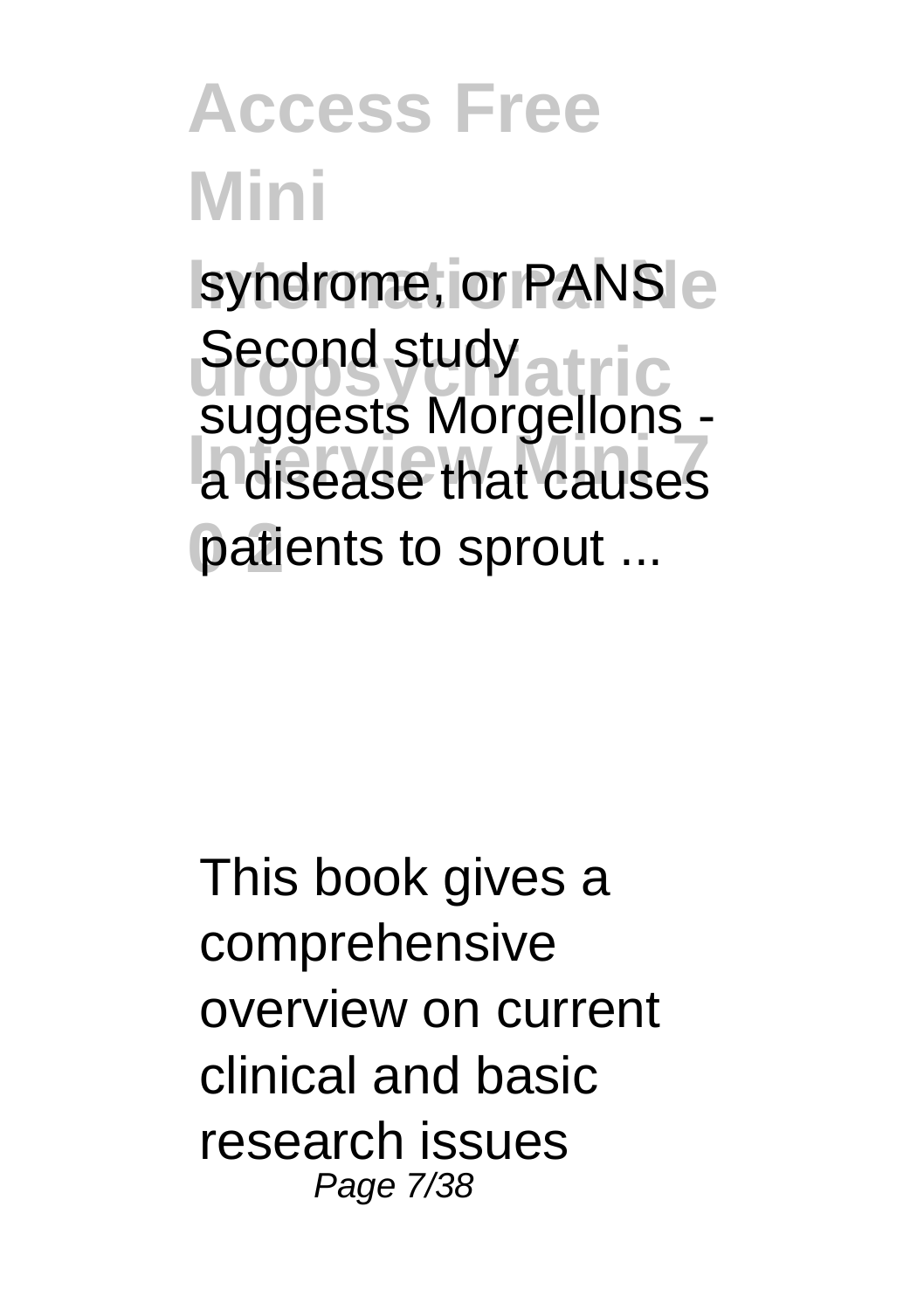related to Parkinson's disease and its **tric Indian allowable. 0 2** the 16th International related disorders. The Congress of Parkinson's Disease and Related disorders congress 2005. Its contents are suitable for neurologists, psychiatrists, neurosurgeons, basic researchers, Page 8/38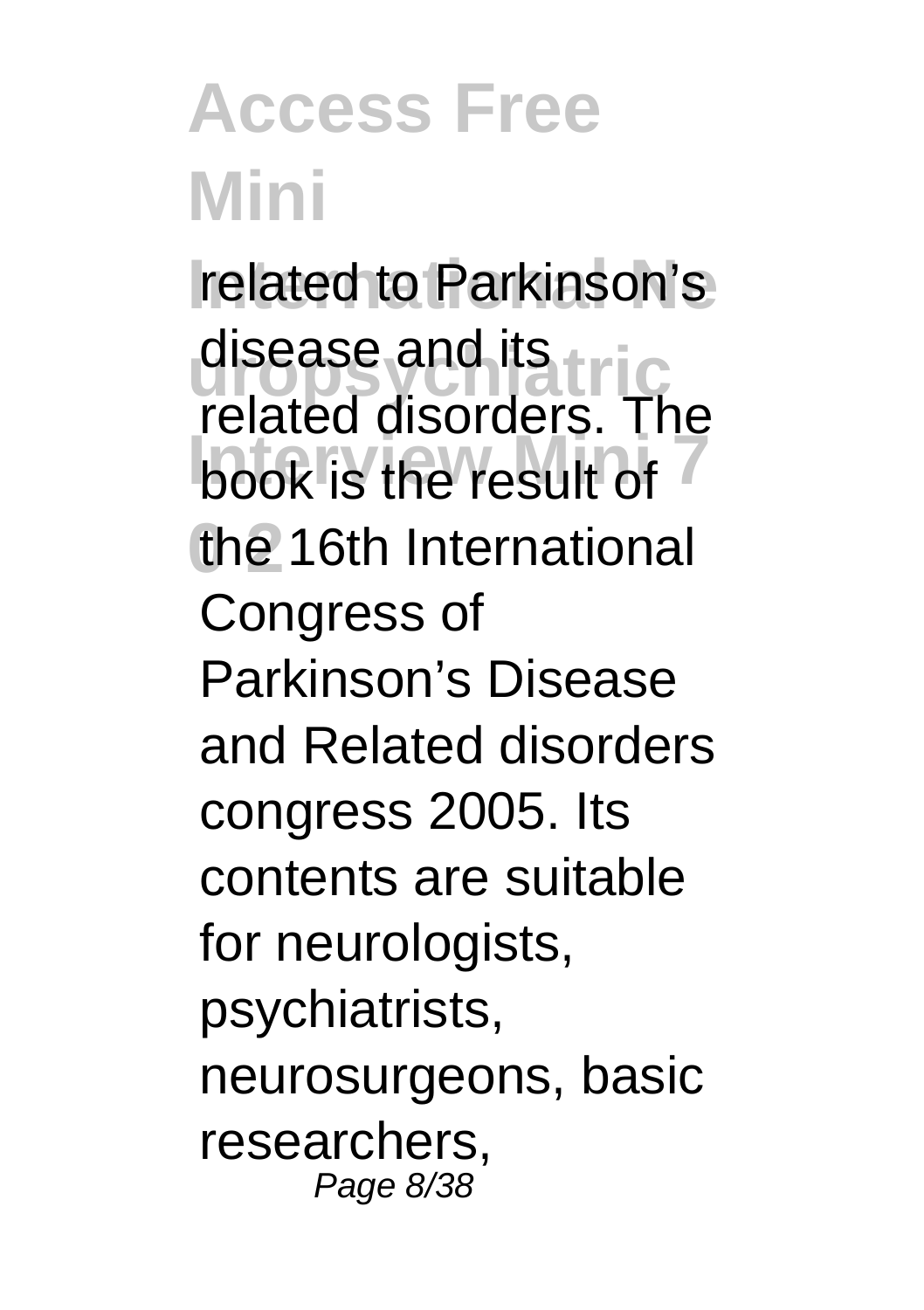**geneticians and | Ne** patients as well as c **Interview Mini 7** their relatives.

Health psychology is a rapidly expanding discipline at the interface of psychology and clinical medicine. This new edition is fully reworked and revised, offering an entirely upto-date, Page 9/38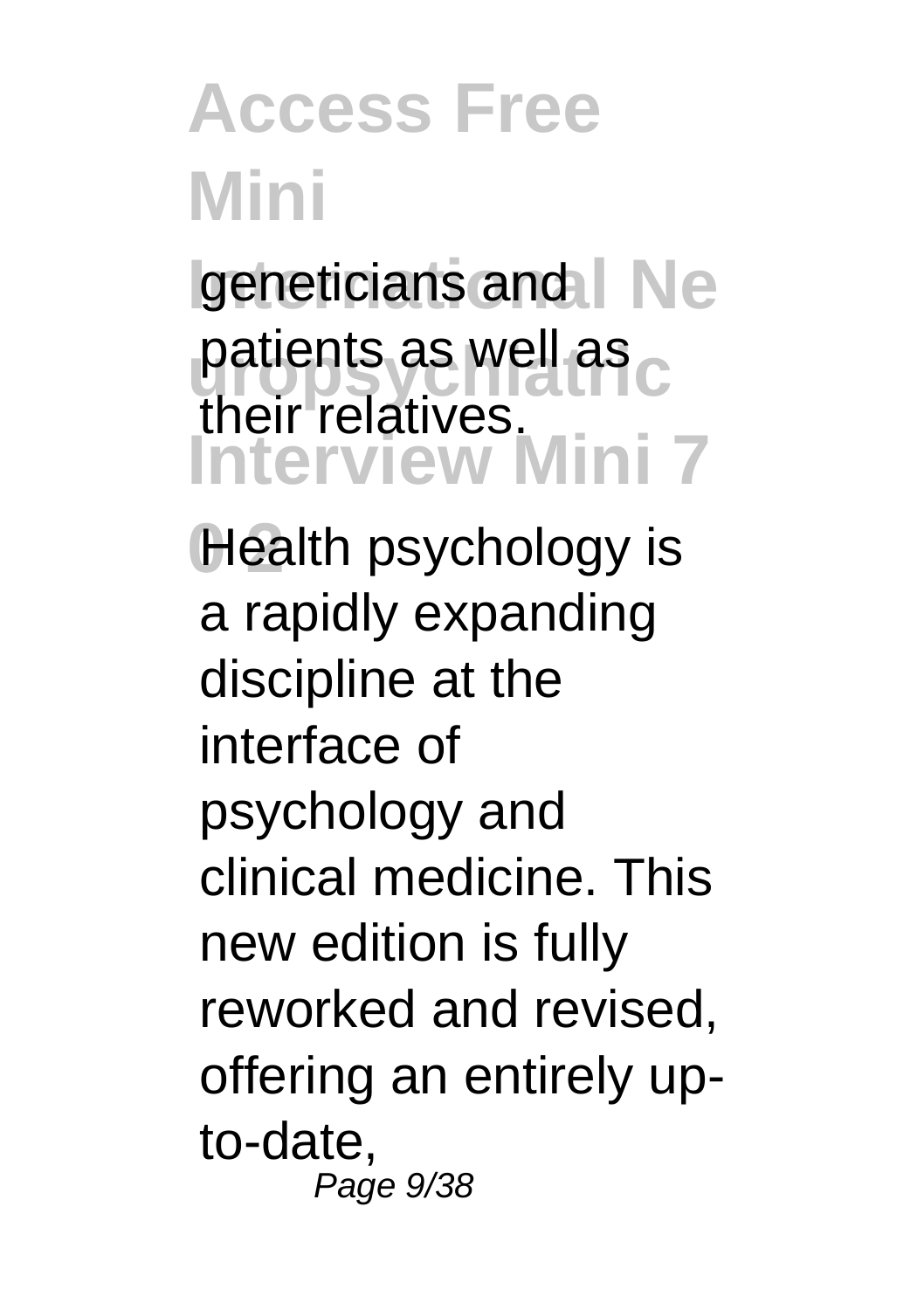comprehensive, Ne accessible, one-stop psychologists, mental **0 2** health professionals resource for clinical and specialists in health-related matters. There are two new editors: Susan Ayers from the University of Sussex and Kenneth Wallston from Vanderbilt University Medical Page 10/38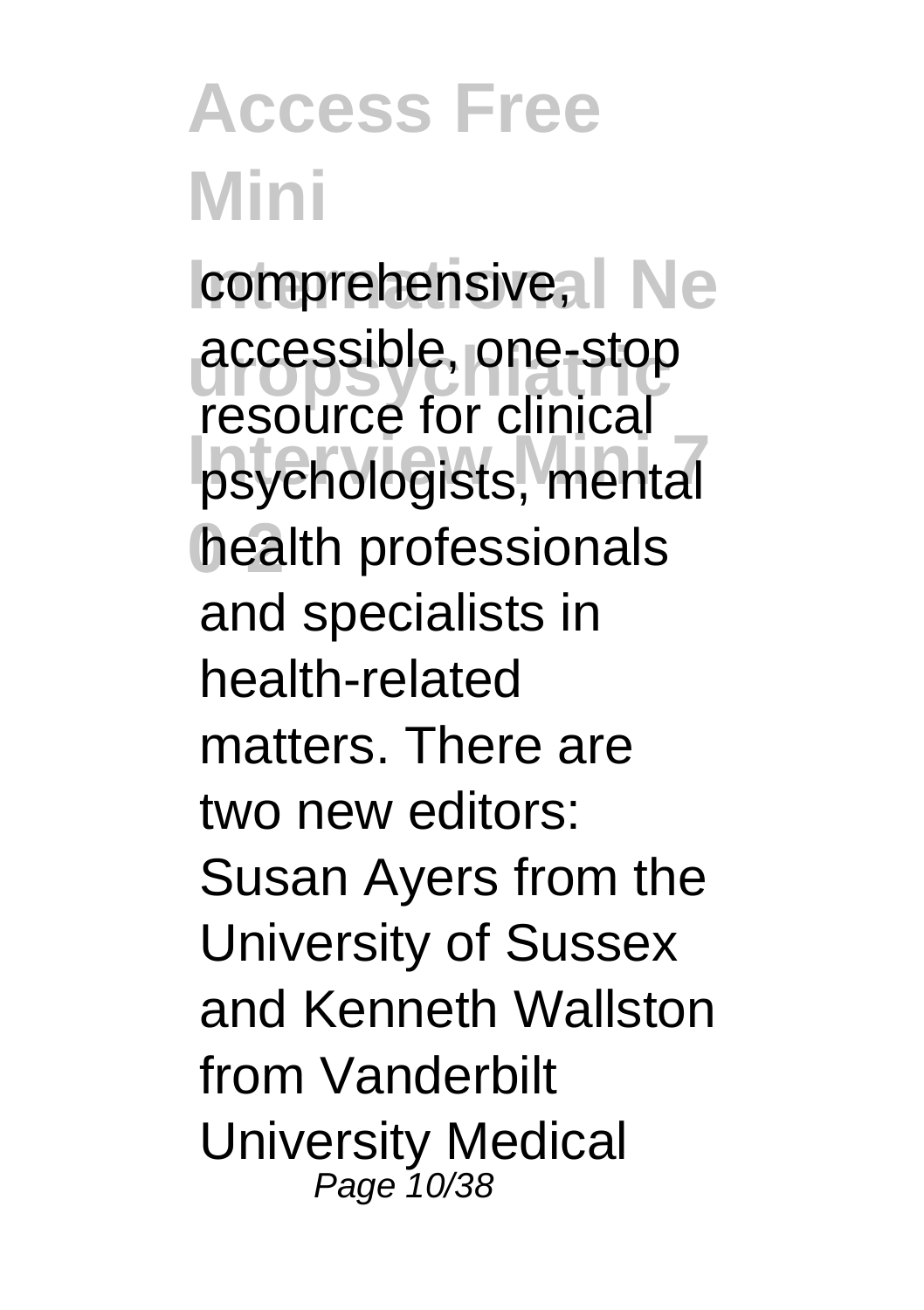**Center Theonal Ne** prestigious editorial international, Mini 7 **0 2** interdisciplinary cast team and their of authors have reconceptualised their much-acclaimed handbook. The book is now in two parts: part I covers psychological aspects of health and illness, assessments, Page 11/38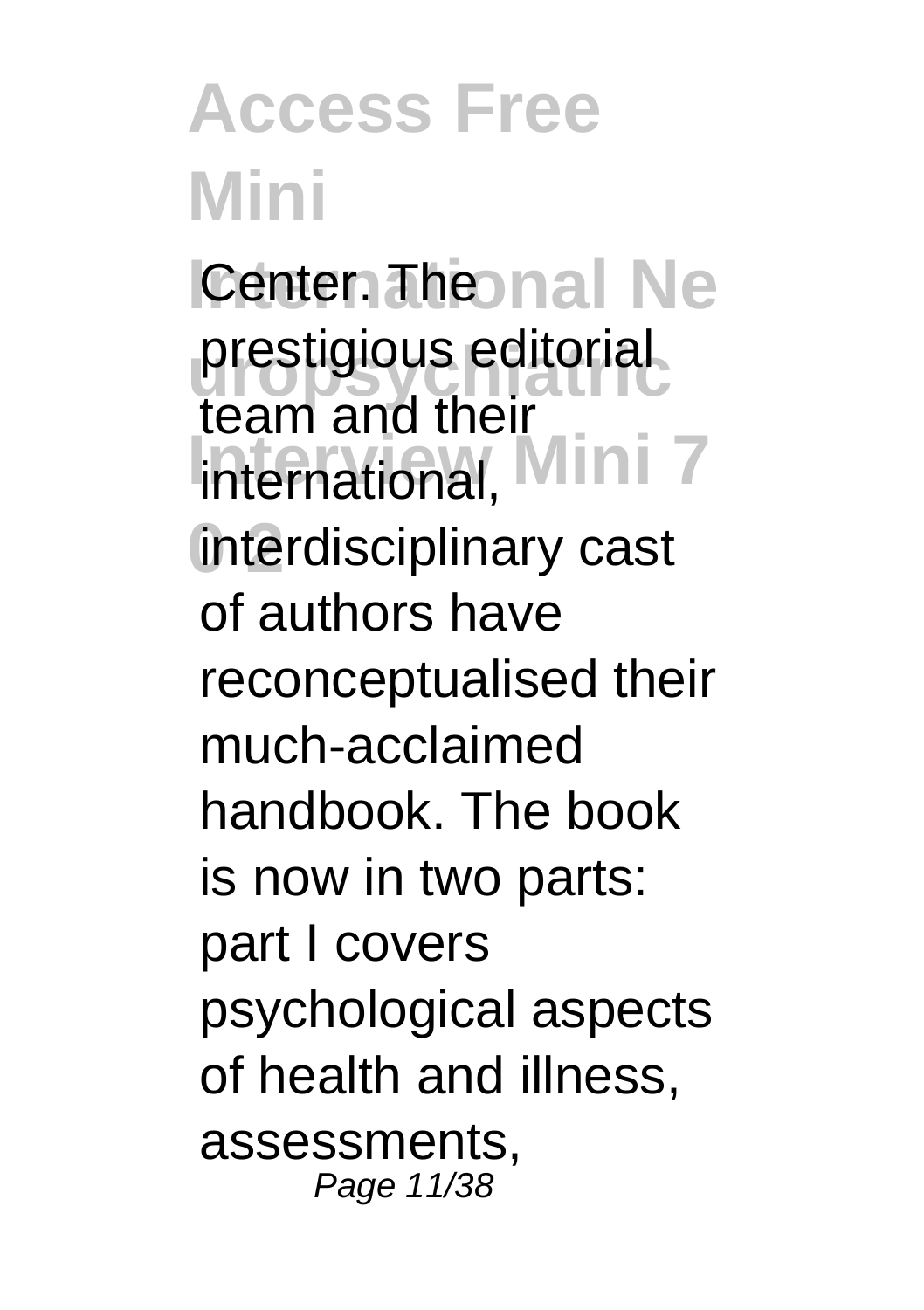Interventions and Ne healthcare practice. matters listed in **INT** alphabetical order. Part II covers medical Among the many new topics added are: diet and health, ethnicity and health, clinical interviewing, mood assessment, communicating risk, medical interviewing, diagnostic Page 12/38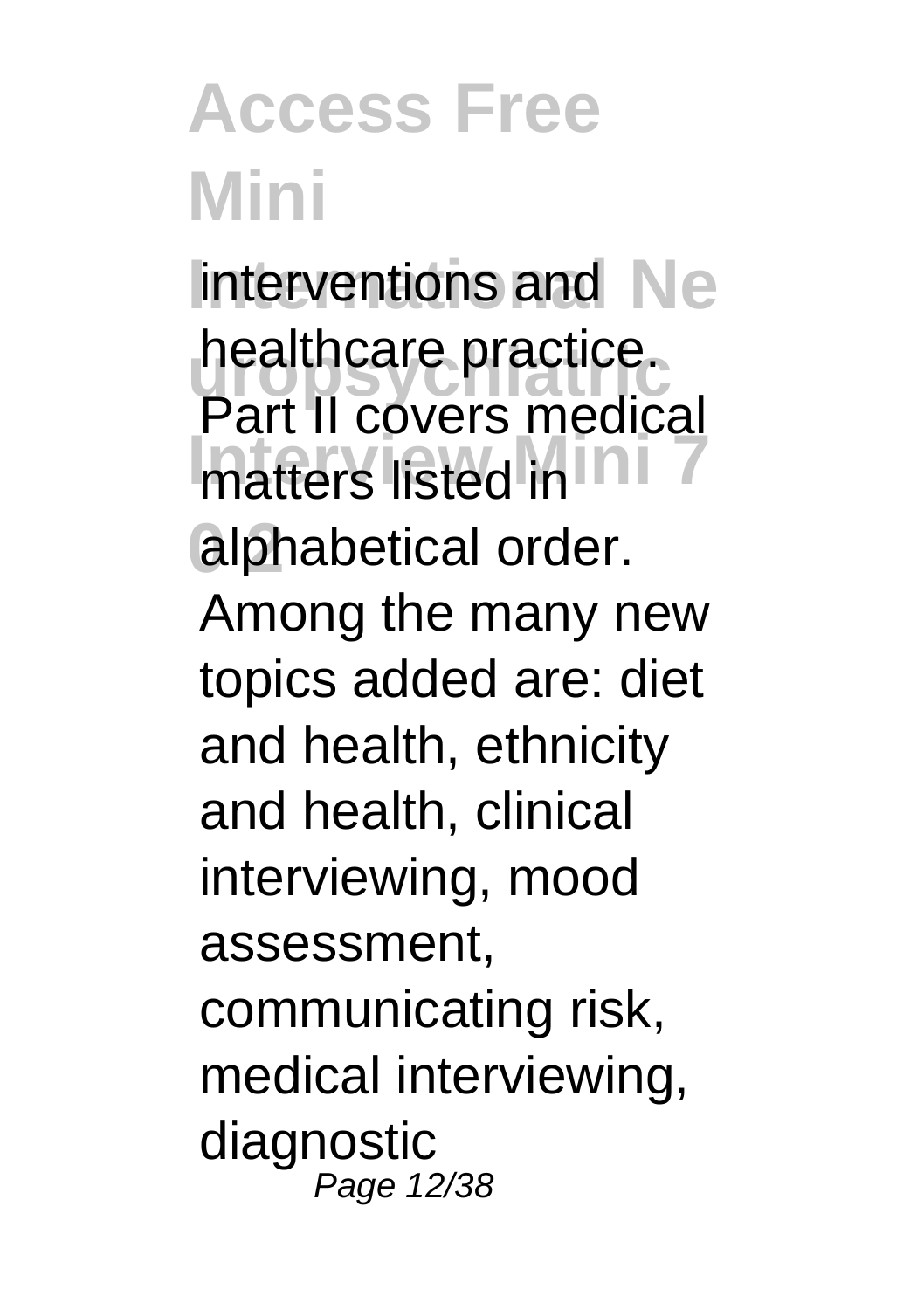procedures, organ e donation, IVF, MMR, skin disorders, **INT 0 2** depression and HRT, sleep disorders, anxiety disorders.

As traumatic events, disasters, and war pervade everyday life around the globe, posttraumatic stress disorder (PTSD) inevitably affects Page 13/38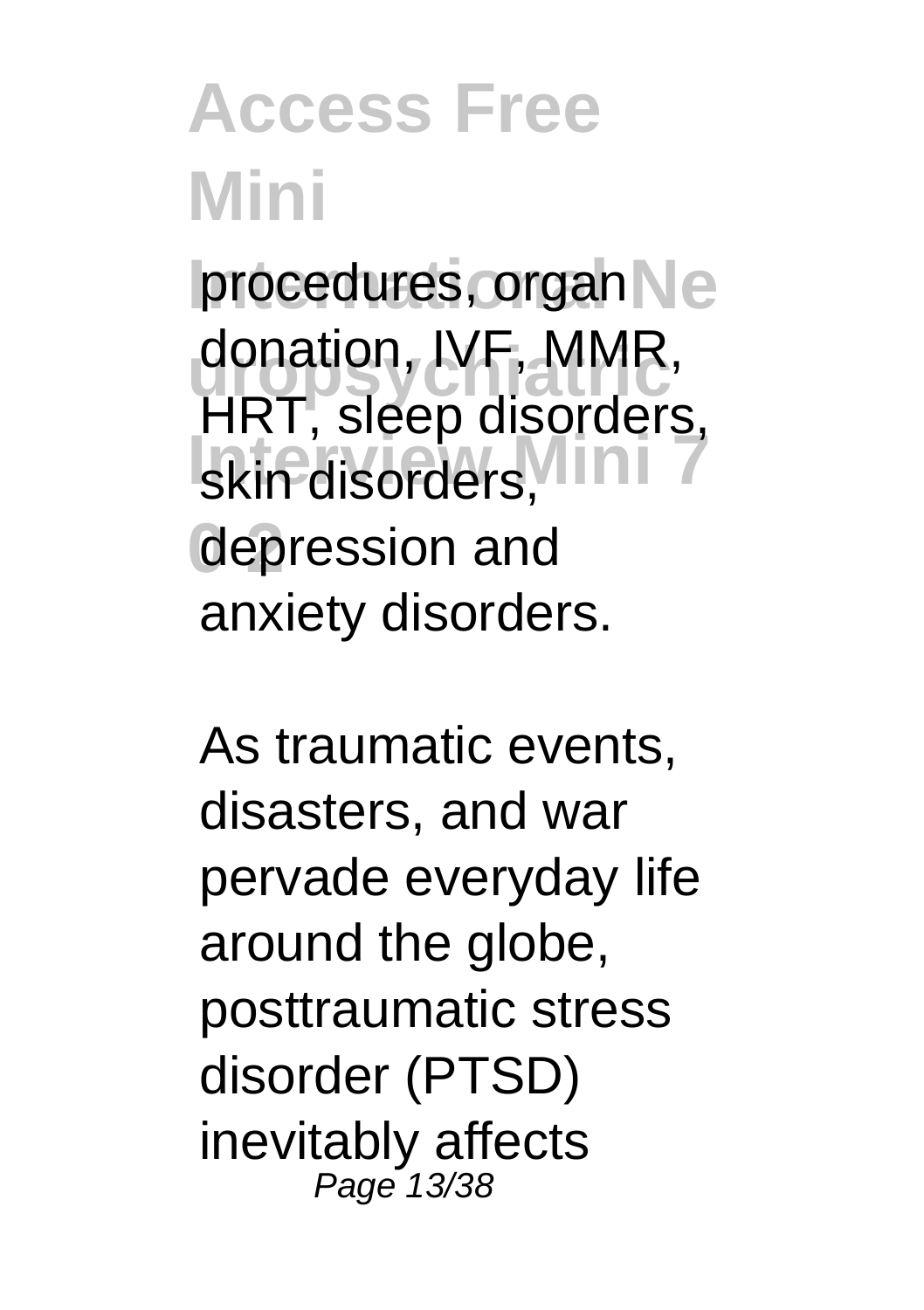**Imany people. The Ne Clinical Manual for**<br>Management of PTSD **Indiagonians 0 2** with the latest Clinical Manual for information on PTSD. In 16 well-organized, accessible chapters, world leaders in research on epidemiology, neurobiology, psychotherapy, psychopharmacology, Page 14/38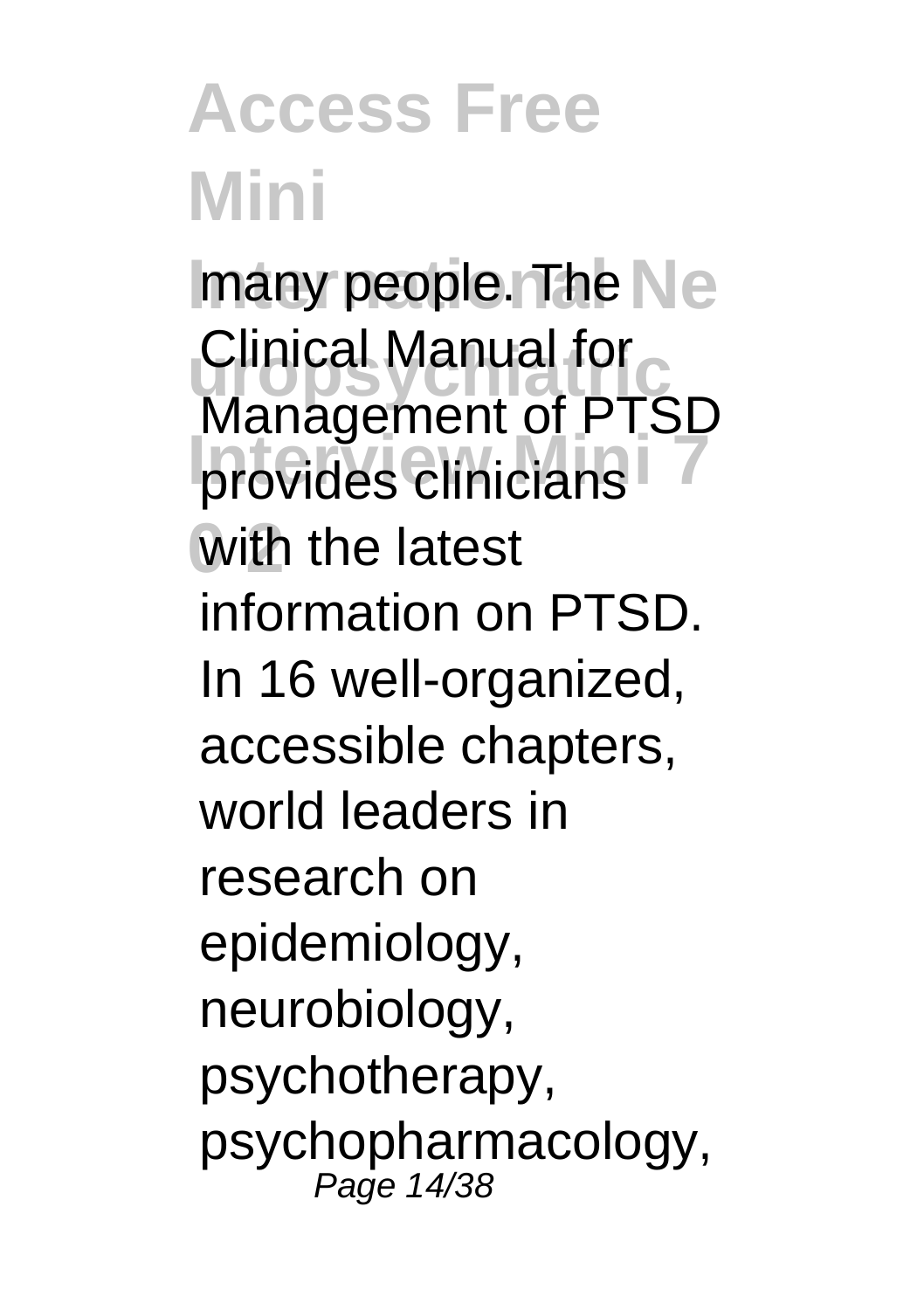and other somatic Ne therapies outline the **Interview Mini 7**<br> **Interview Mini 7 0 2** approaches to most up-to-date assessment and management of patients with PTSD. This practical guide covers modalities for therapeutics and management ranging from pharmacotherapy to Page 15/38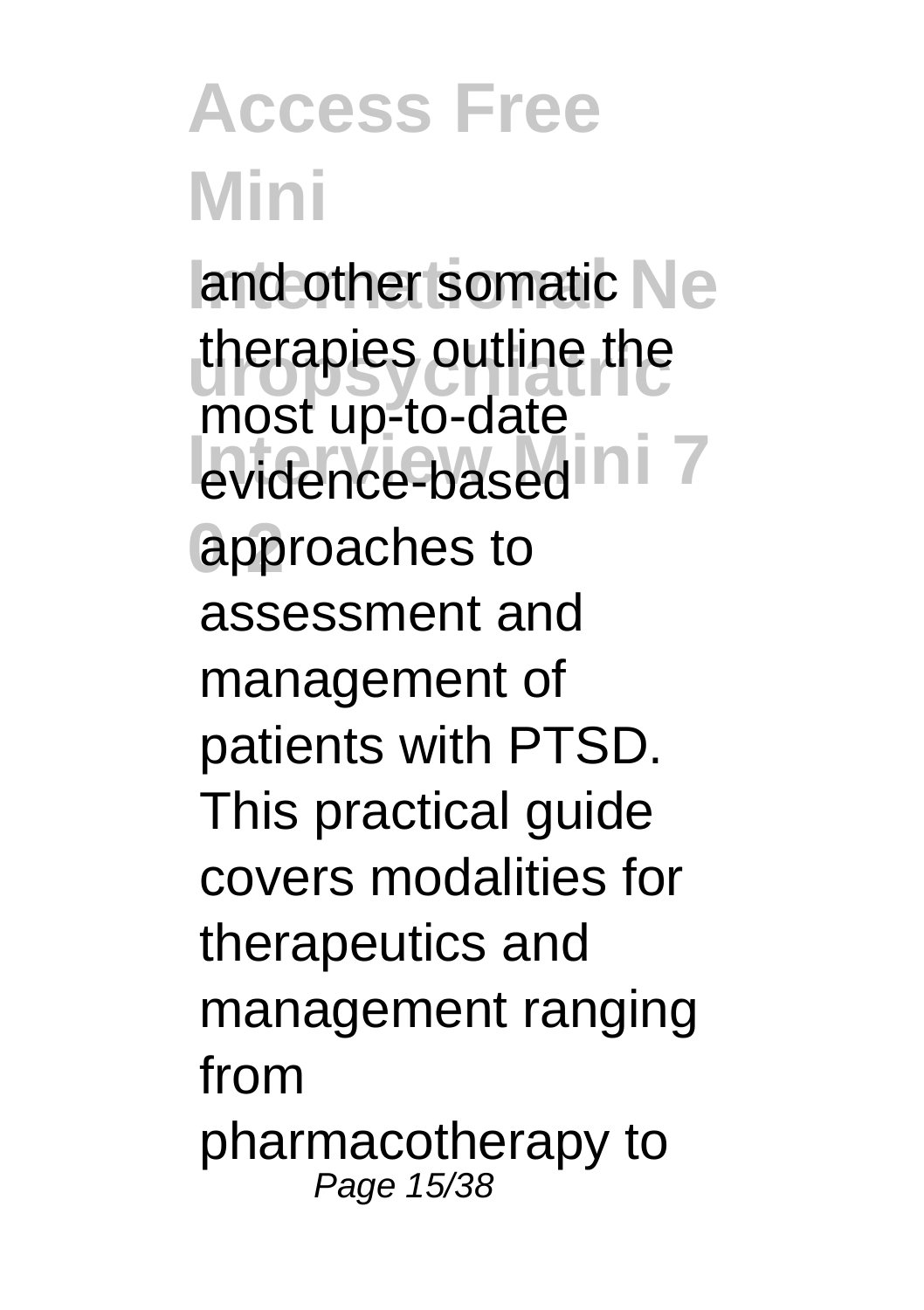cognitive processing e therapy to virtual<sub>ric</sub> therapy. It can be<sup>11</sup> **0 2** used as a complete reality exposure text for residents and students to gain a solid understanding of PTSD and current treatment modalities, or as a desktop reference for experienced clinicians in daily practice to Page 16/38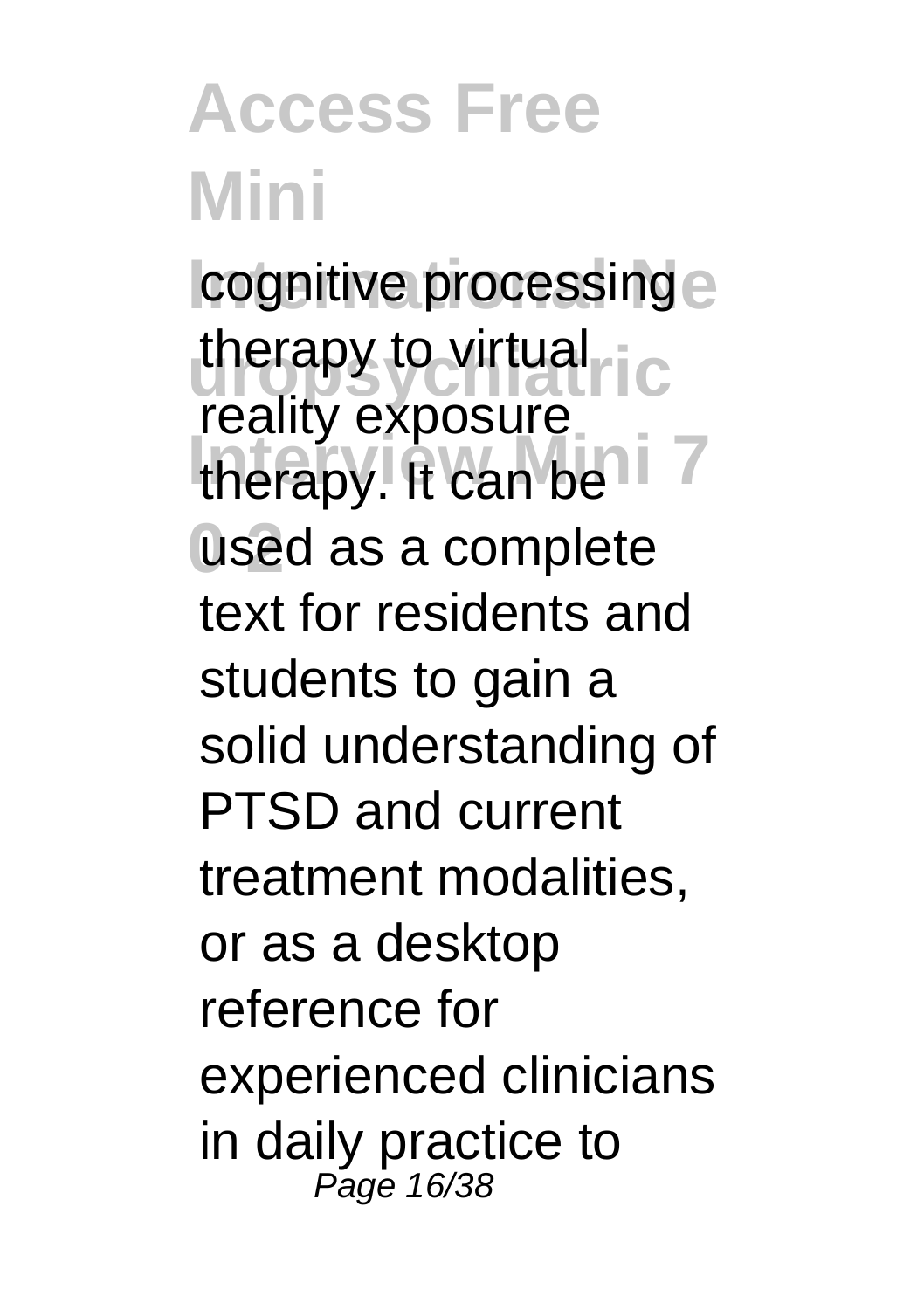consult for specific Ne information. The ric **Management of PTSD 0 2** provides clinicians Clinical Manual for and students with a consolidated and thoughtful reference that can be used to complement and enhance their everyday practice. This book bridges the gap between the Page 17/38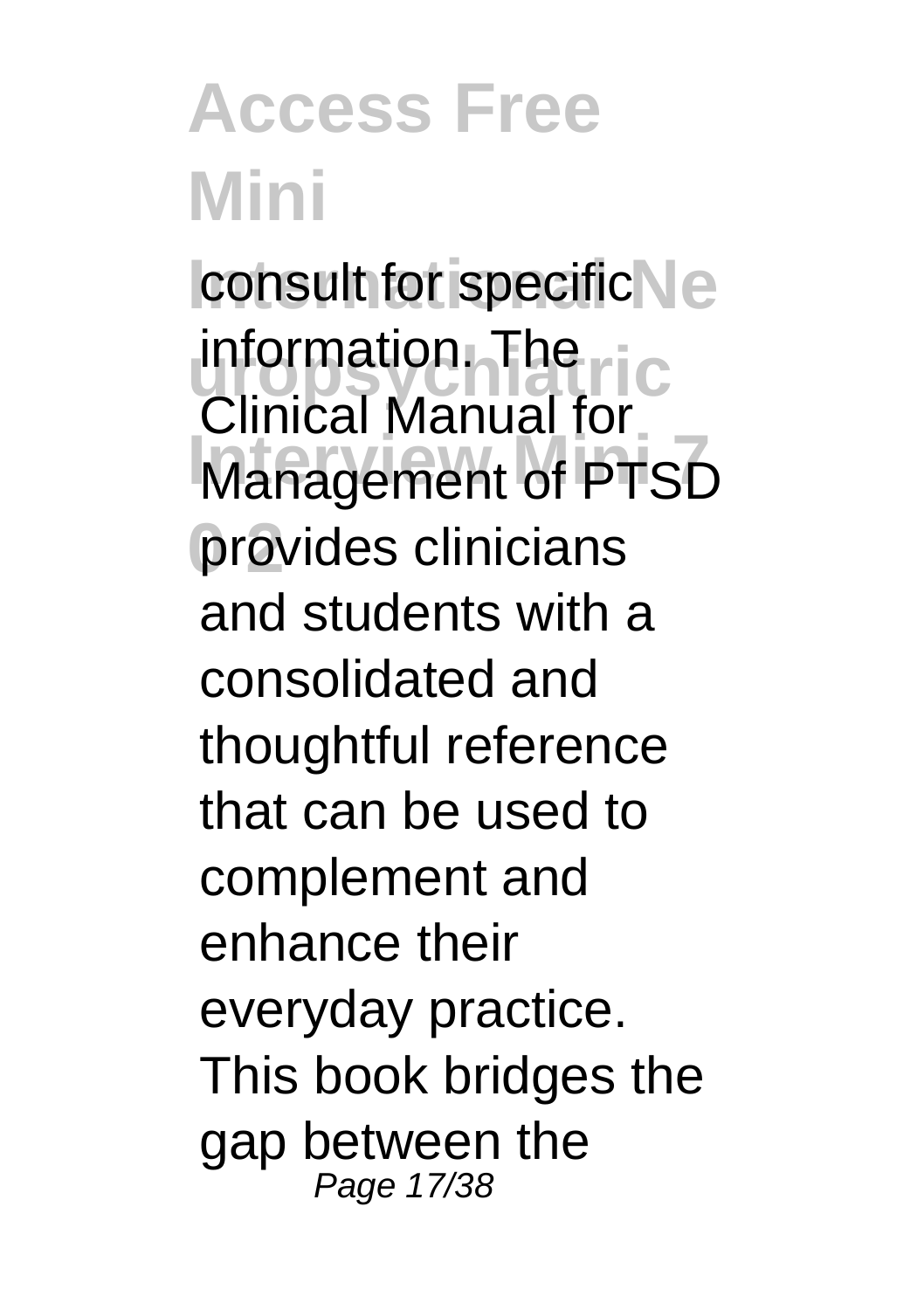**research community** e and the clinician by comprehensive Ini<sup>7</sup> resource of clinically providing a relevant information on PTSD.

This Clinical Handbook for the Management of Mood Disorders will equip Page 18/38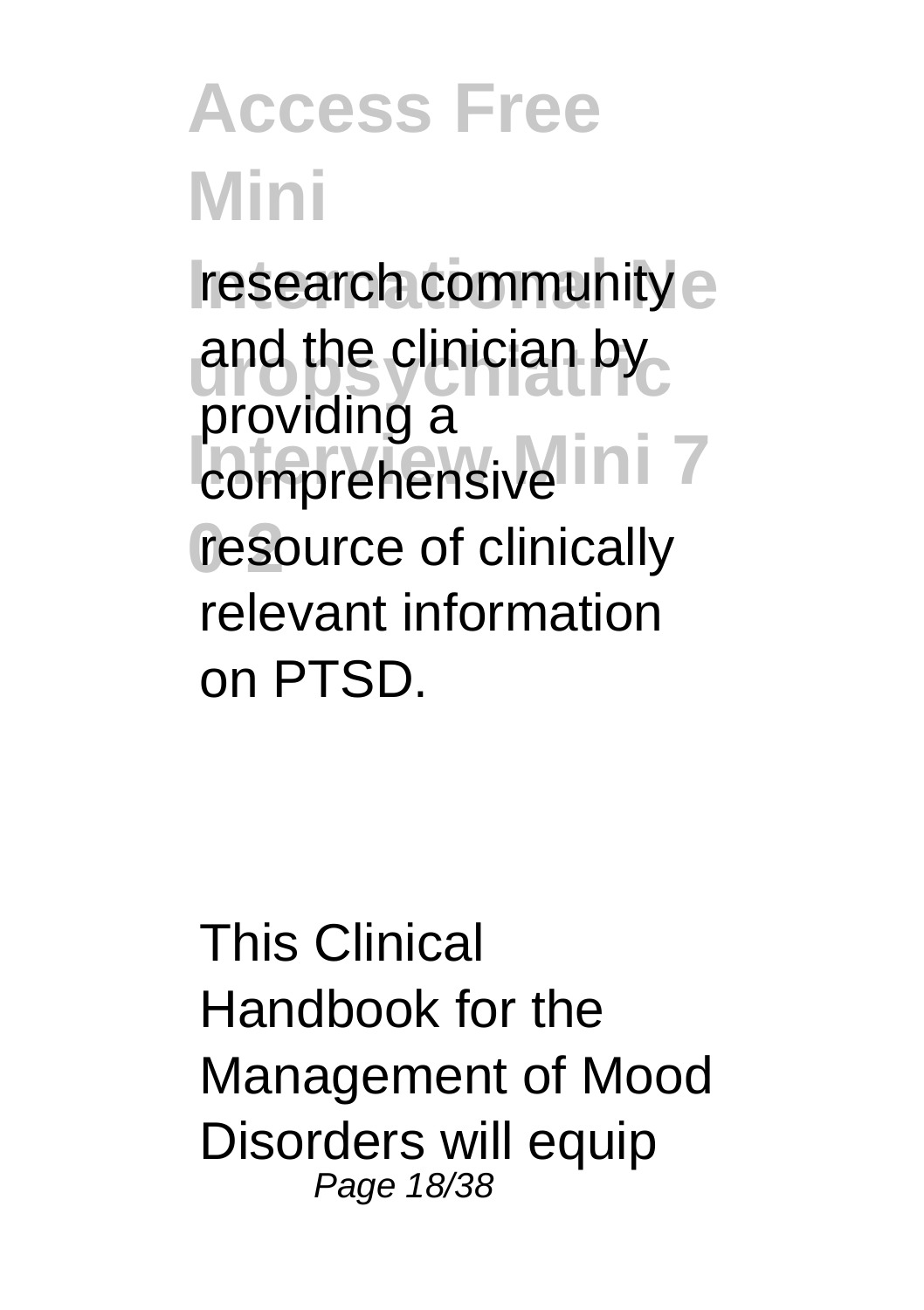**Iclinicians with the Ne** knowledge to refine and implement INI<sup>7</sup> treatment plans for their diagnostic skills mood disorders based on the most up-todate evidence on interventions that work. Covering the widest range of treatments and techniques, it provides clear Page 19/38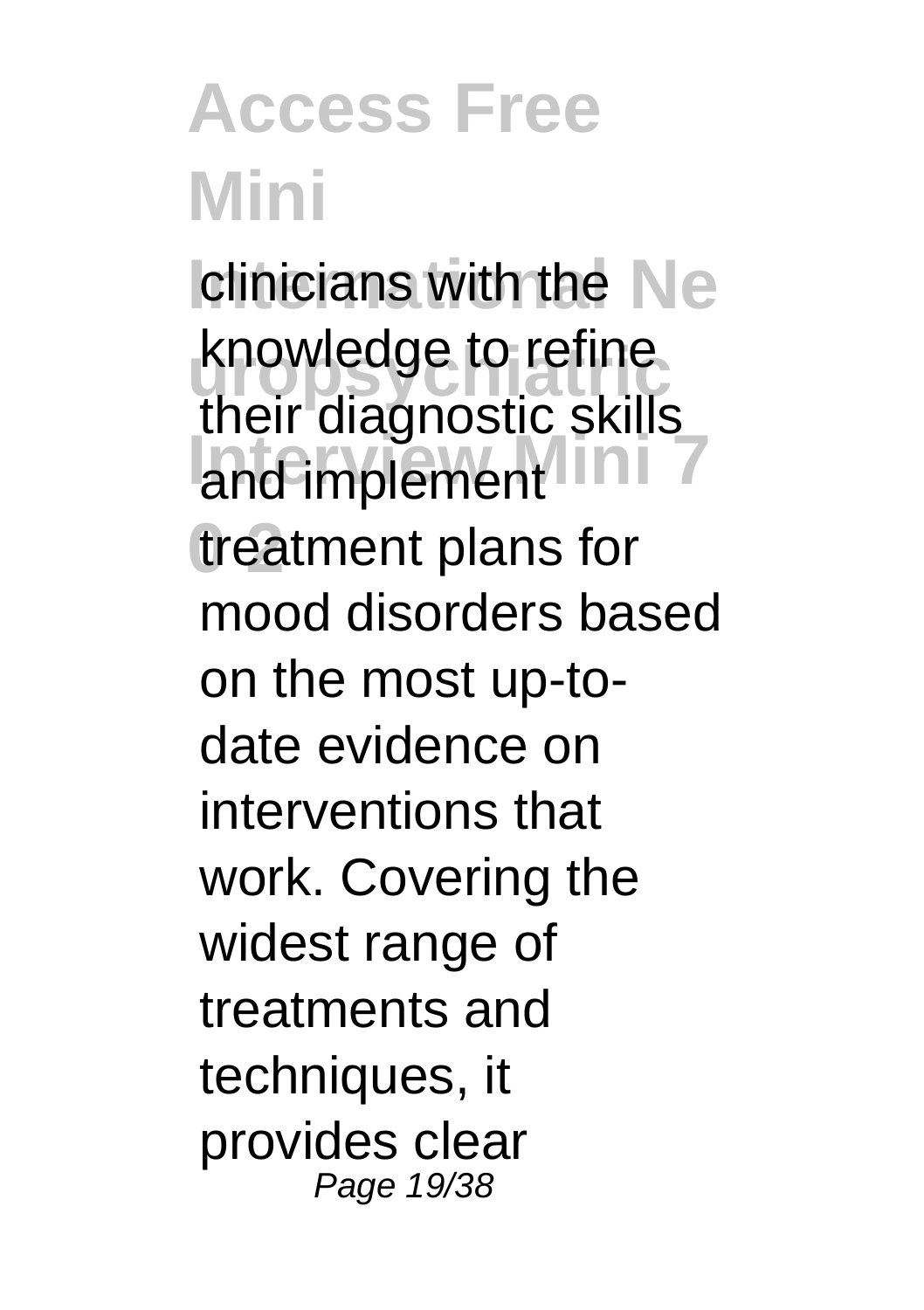**Iguidance for the | Ne** management of all c **Interview Minimum 2**<br>both minor and major **0 2** depression. Chapters types and subtypes of cover the latest and most innovative treatments, including use of ketamine, deep brain stimulation and transcranial magnetic stimulation, effective integration of pharmacological and Page 20/38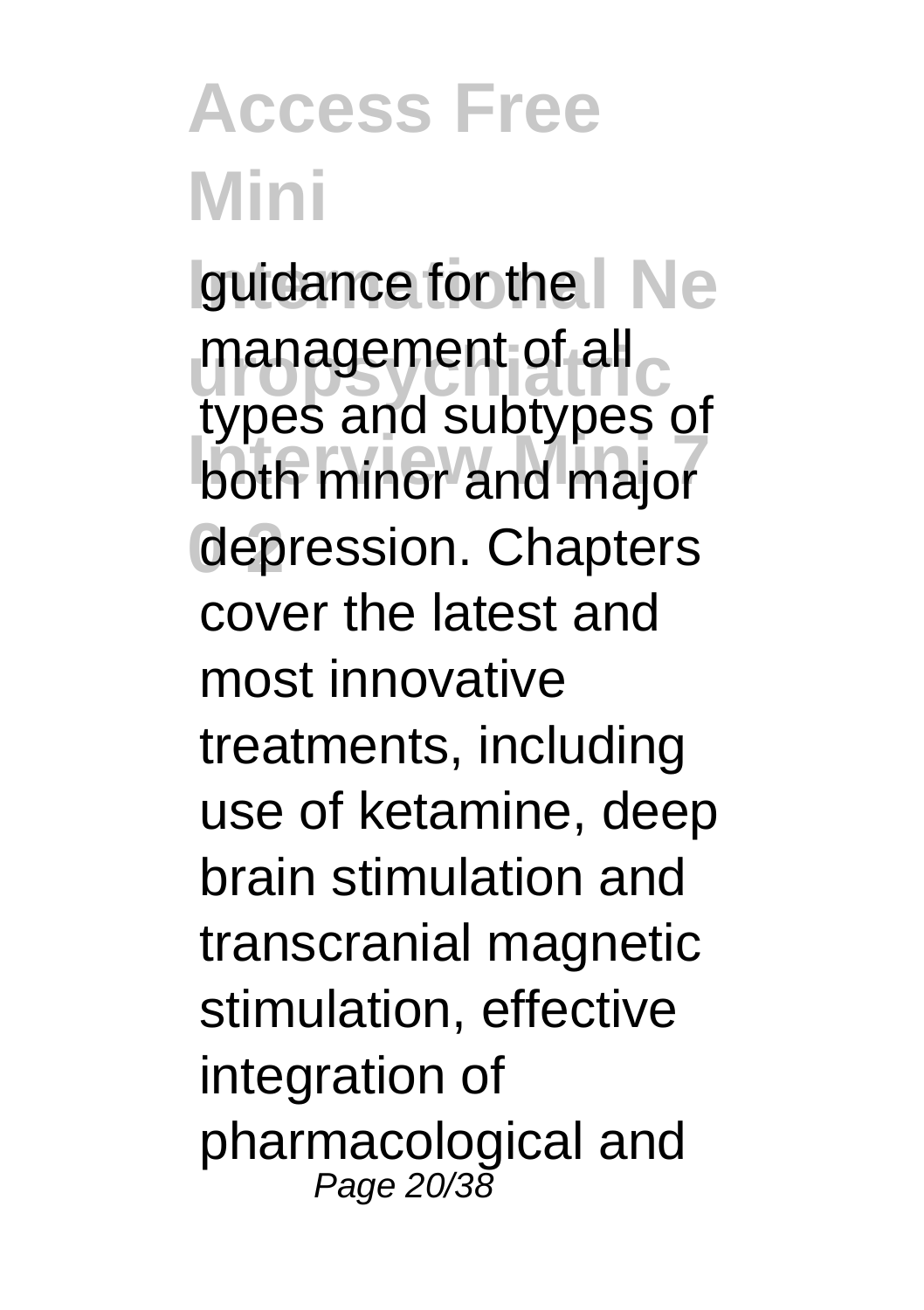psychotherapeutic Ne **uropsychiatric** approaches, as well **Interview Mini 7** provoking look at the future research as providing a thoughtagenda and the potential for reliable biomarkers. This is the most comprehensive review of depression available today. Written and edited by leading experts Page 21/38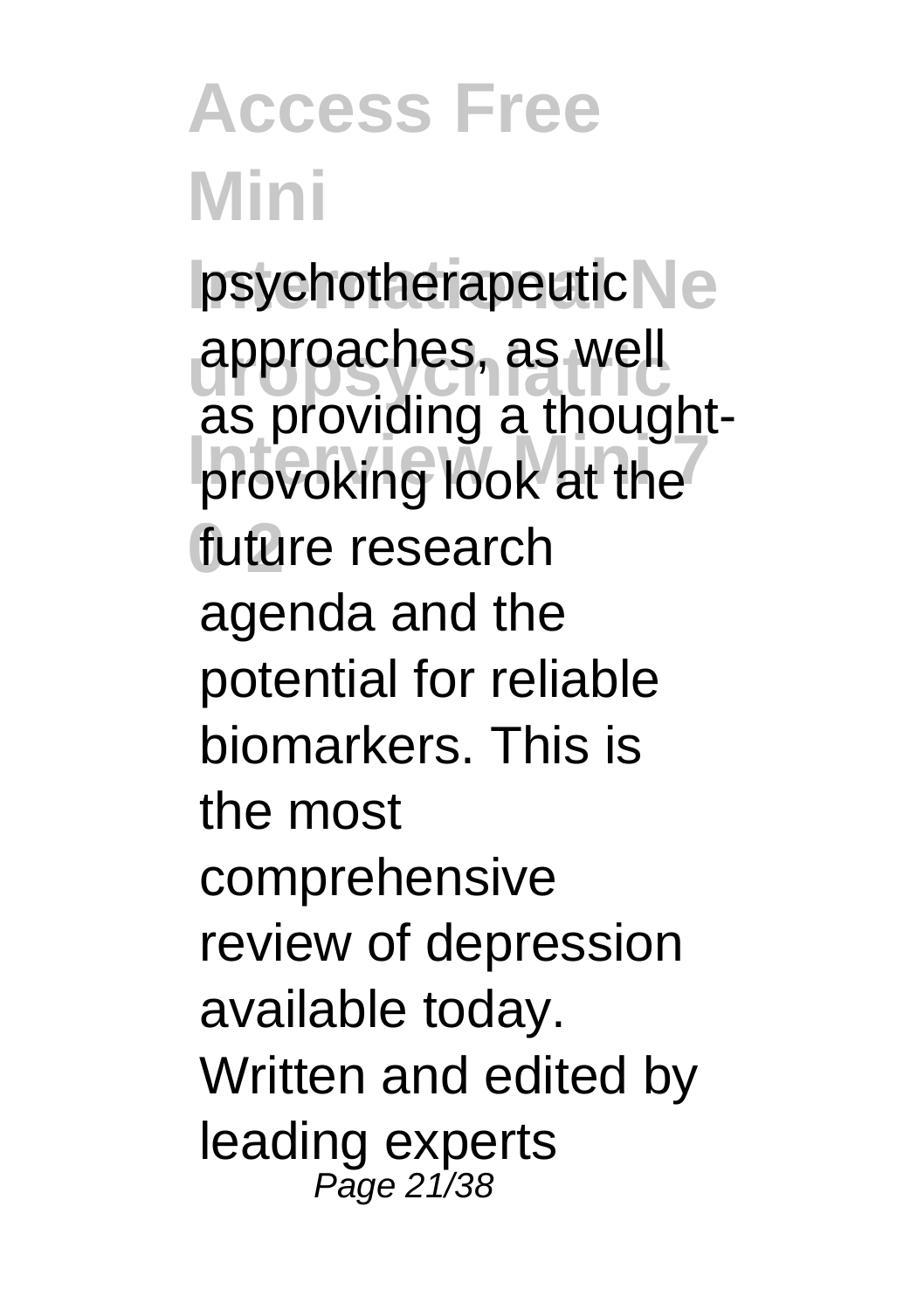**Imostly from Columbia** University, this is an anyone involved in the care and essential resource for treatment of patients with mood disorders.

The Handbook of Psychiatric Measures offers a concise summary of key evaluations that you can easily incorporate Page 22/38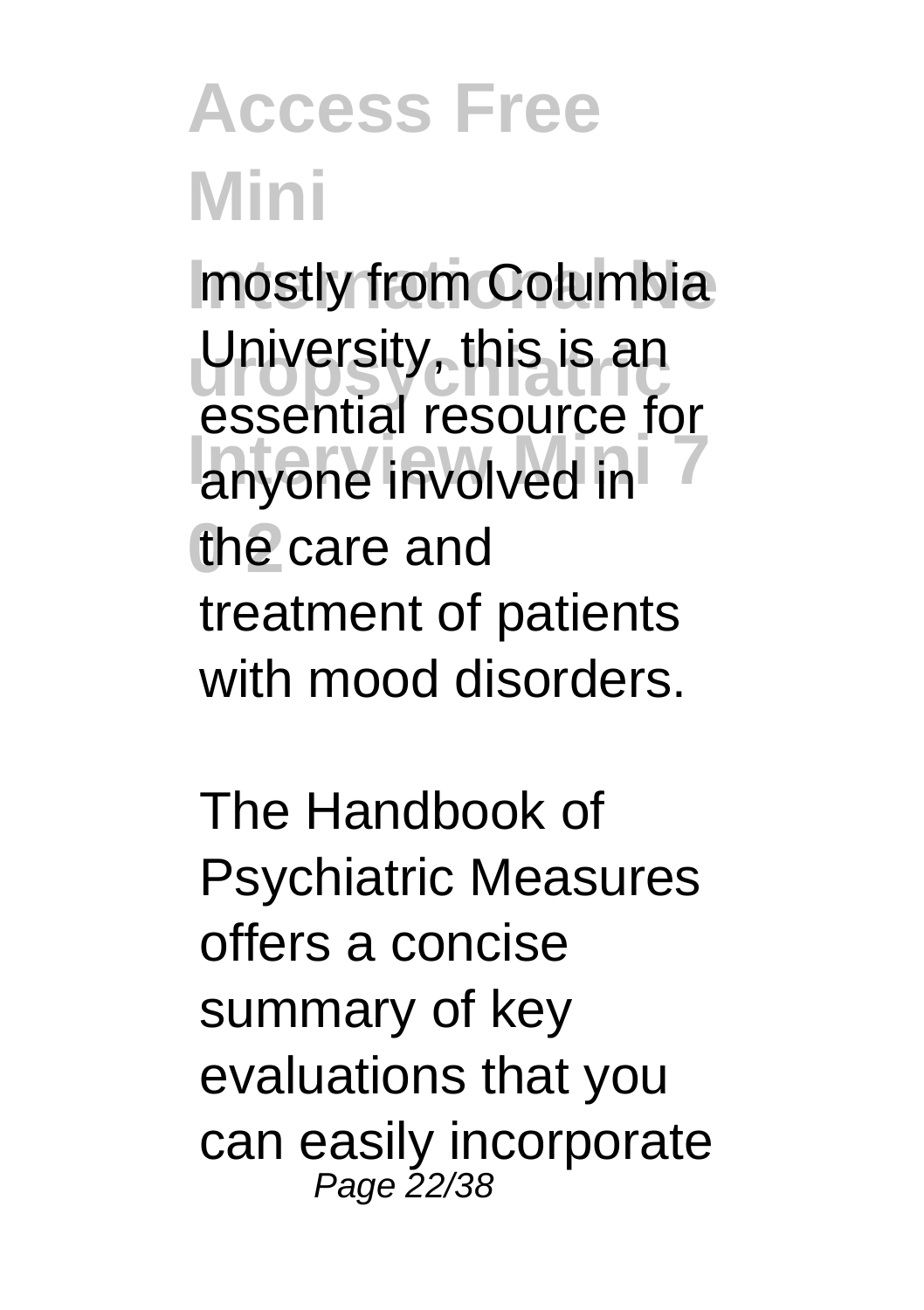Into your daily al Ne practice. The jatric **Increase of the quality of 0 2** patient care assisting measures will you, both in diagnosis and assessment of outcomes.

Comprising a wide range of methods available for assessing persons with mental health problems, the Page 23/38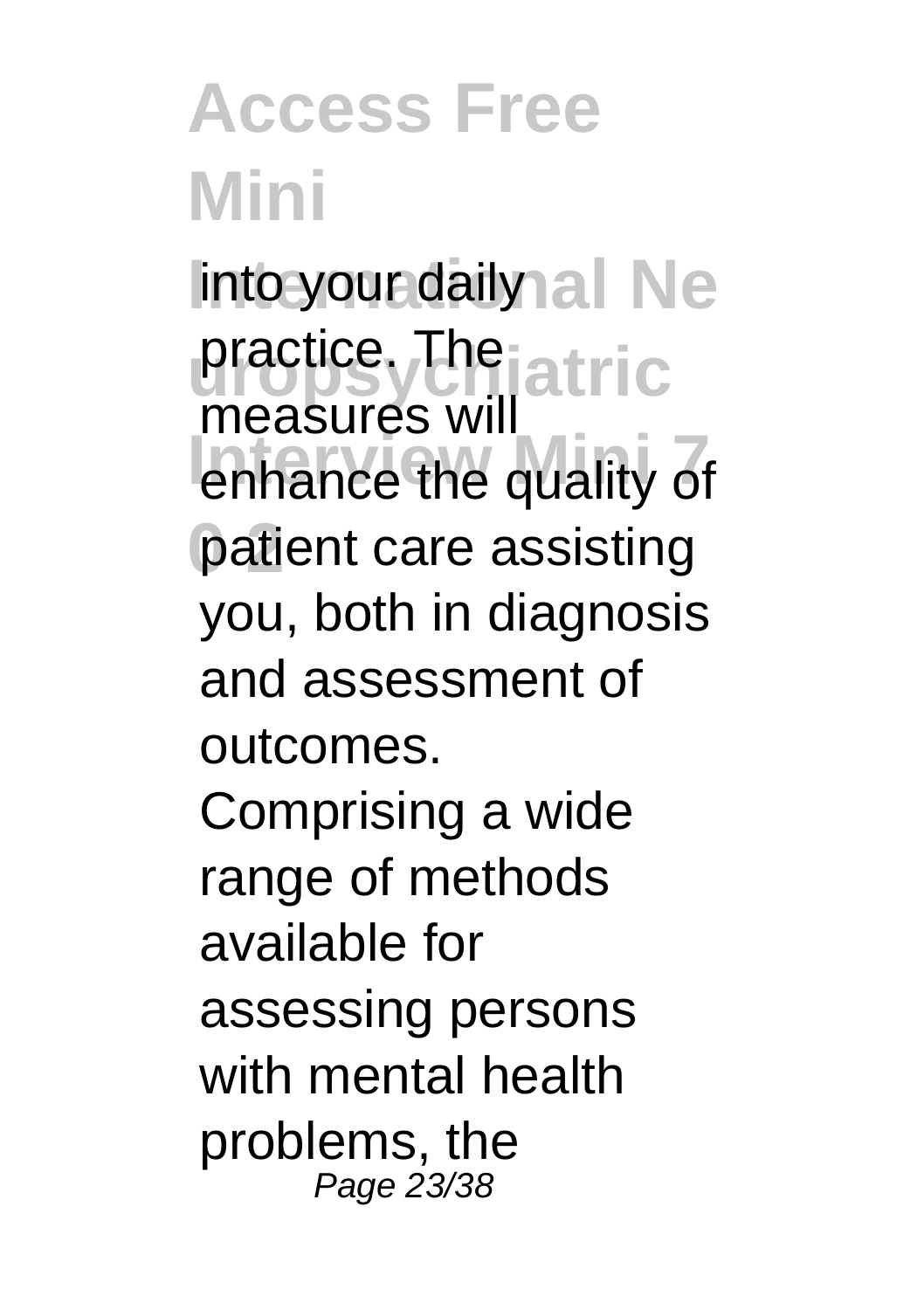Handbook contains more than 275 rating **Internation**, item and **0 2** Movement Scale to methods, from the the Zung Self-Rating Depression Scale. In this fully revised edition, more than 40 measures have been added both to the book and to the accompanying CD-ROM. The Handbook Page 24/38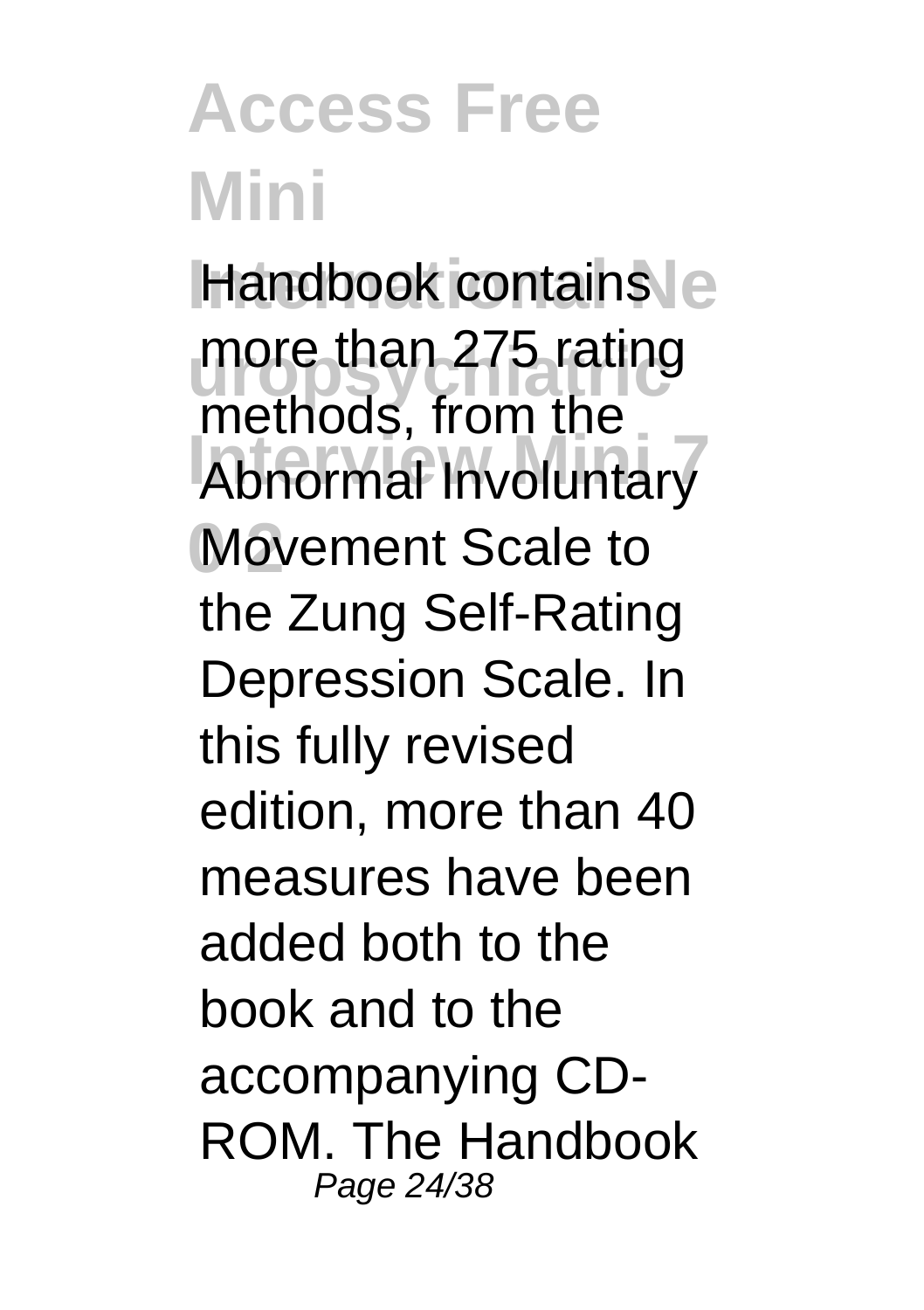features: Thoroughlye examined and revised<br>measures that provide **Interview Mini 7** the most relevant and **0 2** timely information for examined and revised clinicians. New measures that empirically provide better patient evaluation Updated costs, translations, and contact information for each measure This handy Page 25/38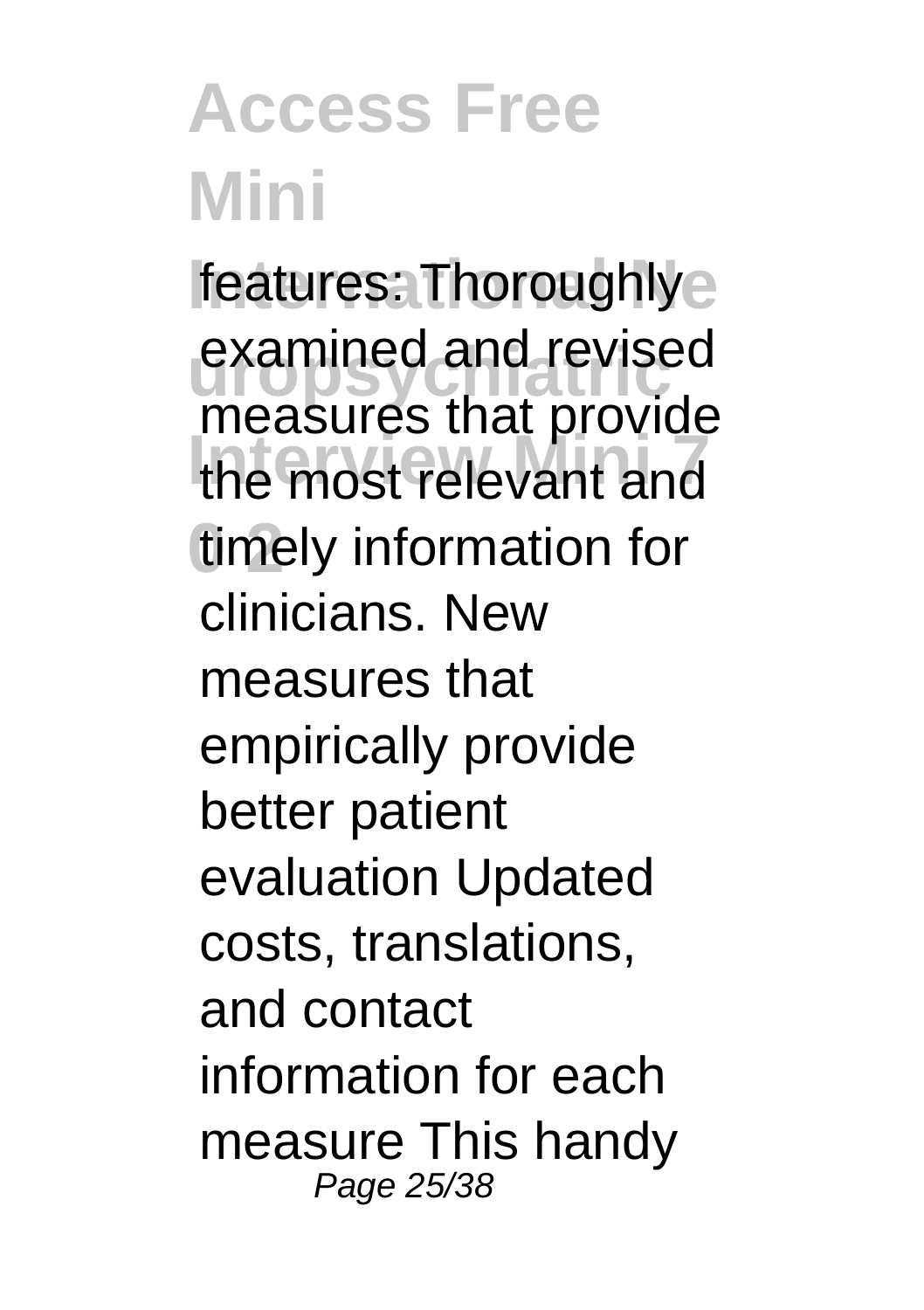compendium includes both diagnostic tools symptoms, function and quality of life, and measures of medication side effects, and other clinically relevant parameters. It focuses on measures that can be most readily used in either clinical practice or research. Most of the measures Page 26/38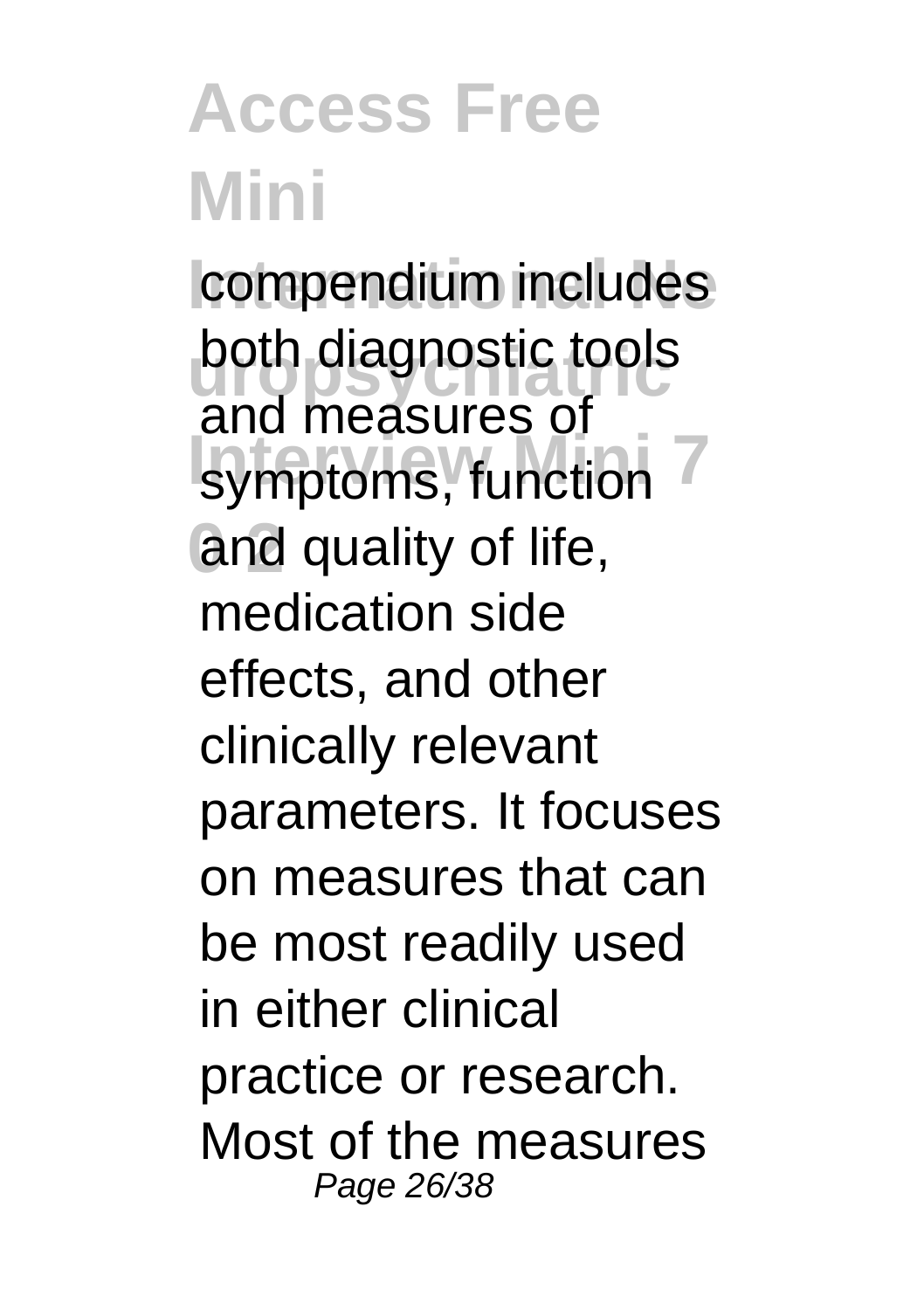are designed to I Ne **improve the reliability** assessment over<sup>11</sup> **0 2** what might be and validity of patient accomplished in a standard clinical interview. The measures also demonstrate that the use of formal measures can improve the collection, synthesis, Page 27/38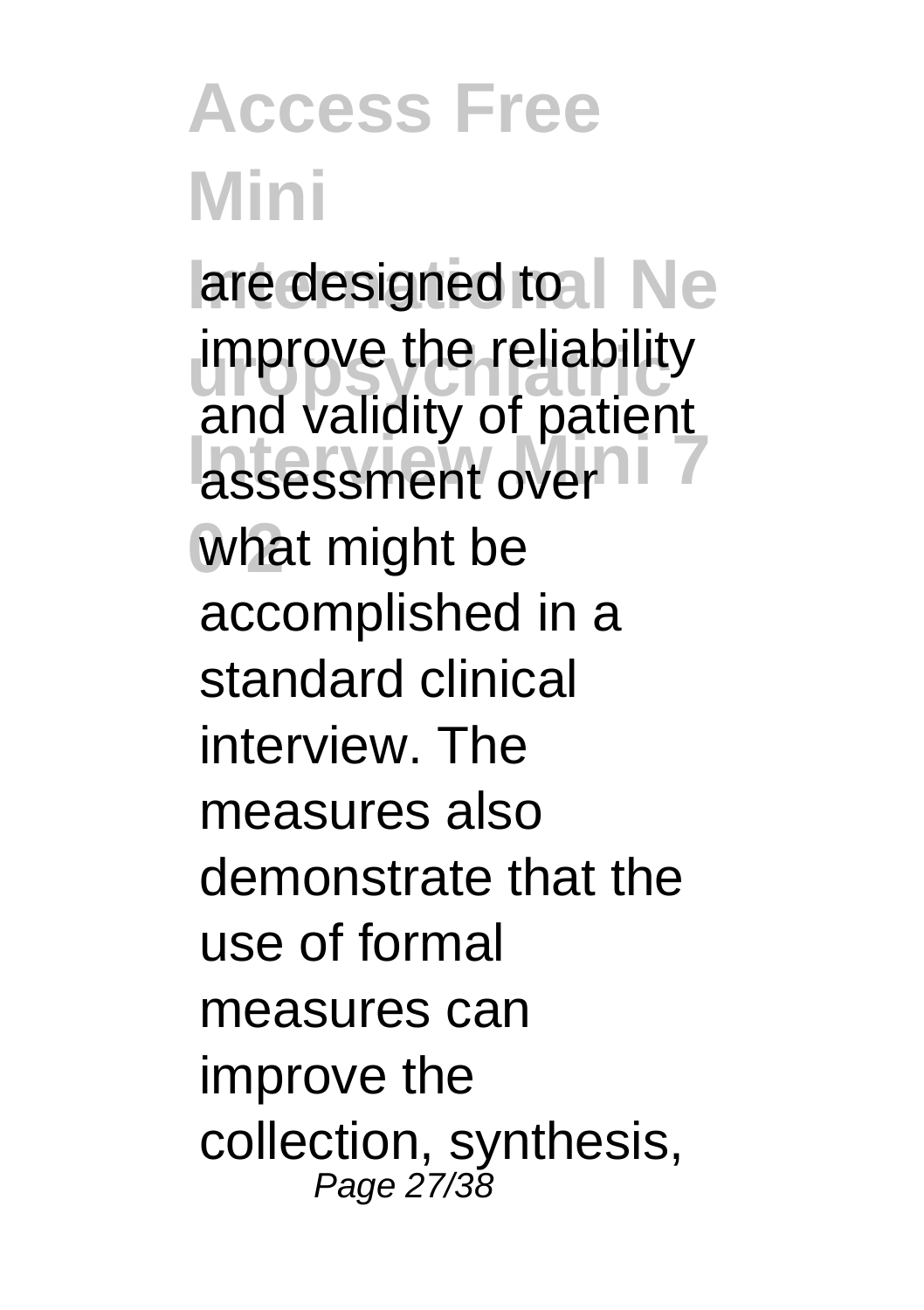and reporting of I Ne **uropsychiatric** information as use of unstructured examinations. compared with the Seventeen disorderspecific chapters, organized in DSM-IV-TR order, include measures for: Disorders of childhood and adolescence Cognitive disorders Page 28/38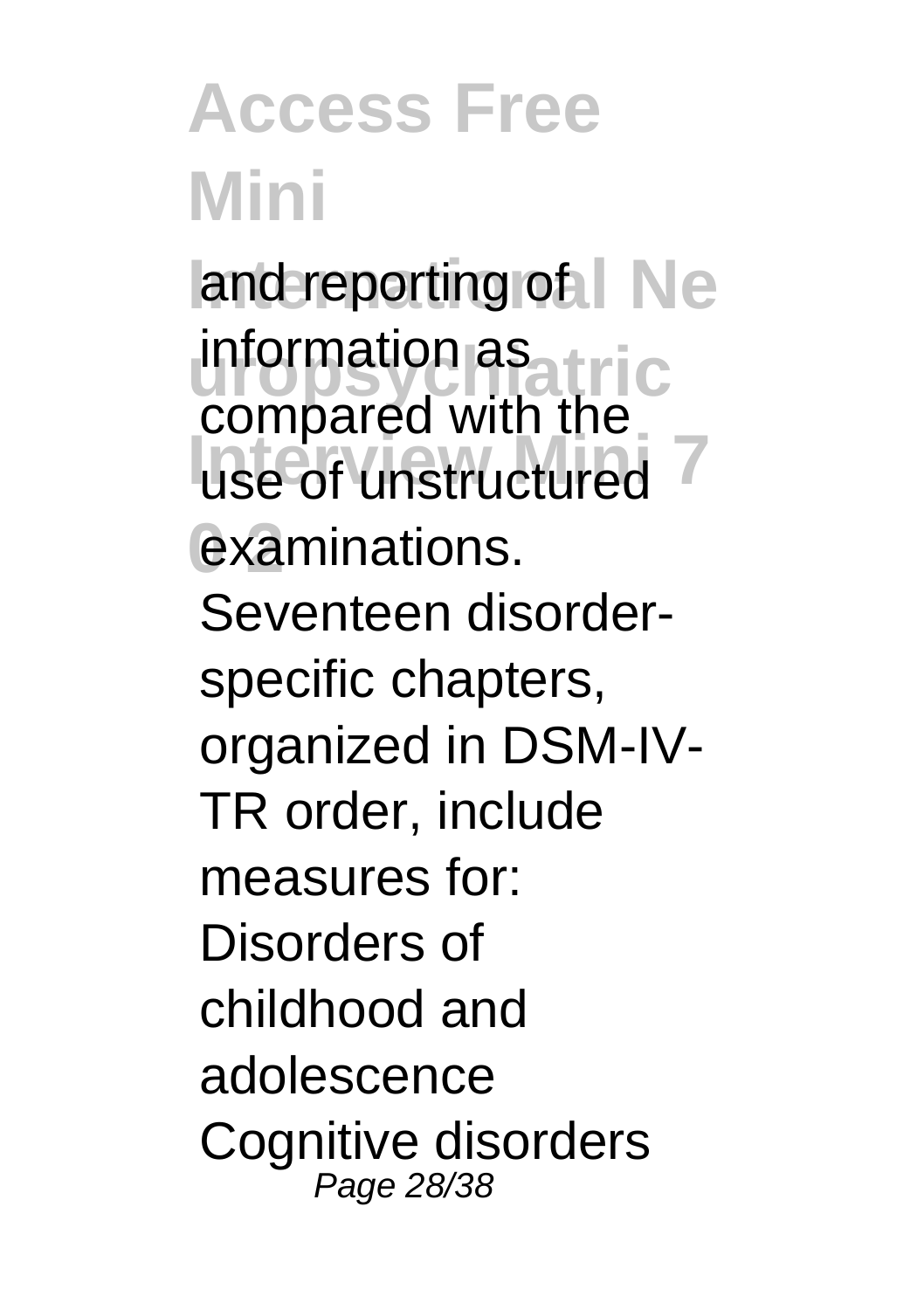**ISexual dysfunction** Eating disorders ric **Interview Mich 7** more. The discussion Sleep disorders of each measure includes goals, description, practical issues, psychometric properties, and clinical utility, followed by references and suggested readings. This revised edition Page 29/38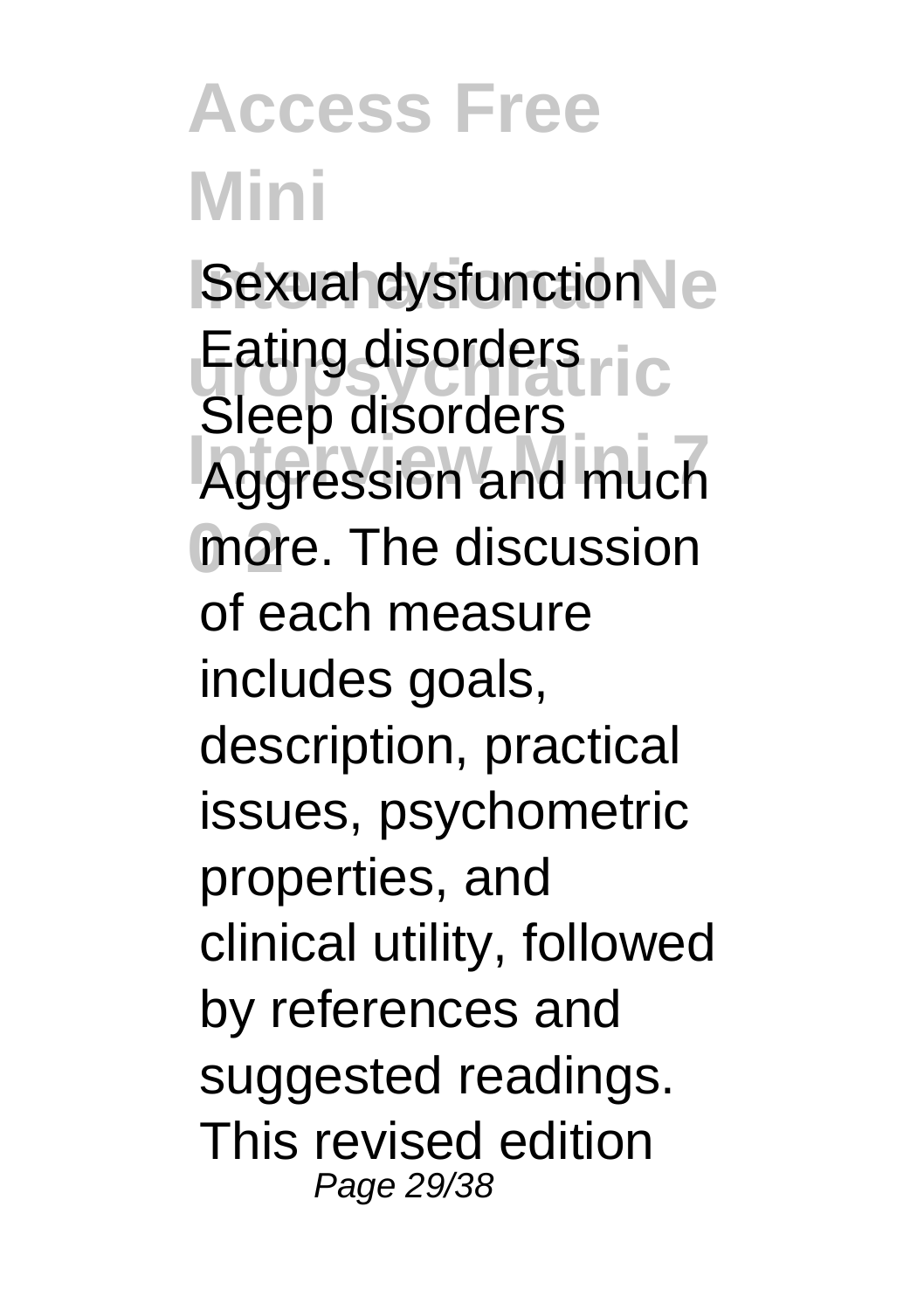**Includes updated Ne** measure descriptions, **Inch measure vanding 0 2** newly selected new measure variants measures particularly appropriate to the domain of discussion. As a clinical tool, this book Describes how, when, and to what purpose measures are used Points out practical issues to Page 30/38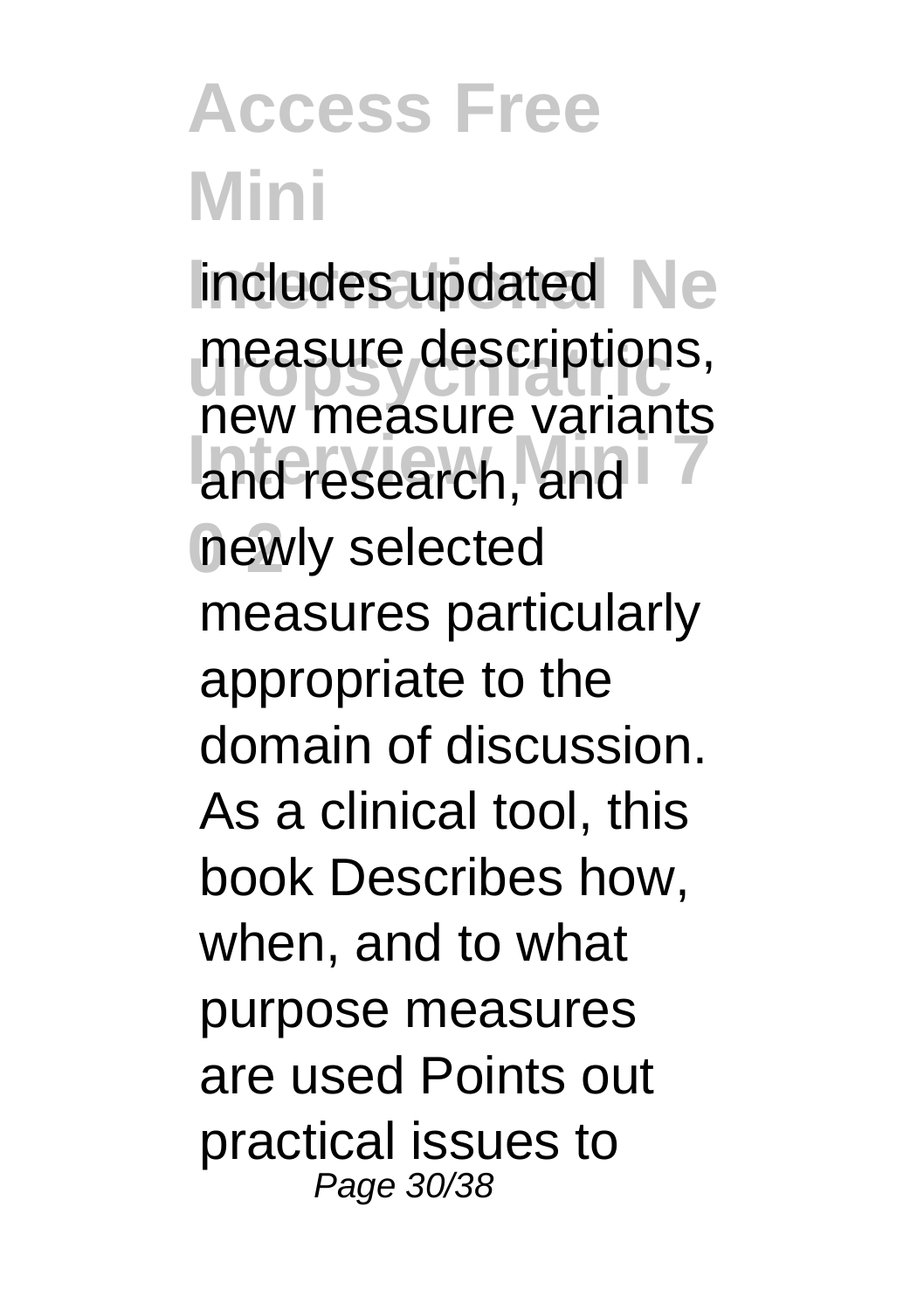consider in choosinge **uropsychiatric** a measure for clinical **Imitations in the use of measures including** use Addresses ethnic, cultural, and socioeconomic factors that influence their interpretation Use of this special resource is further enhanced by a CD-ROM containing the full text of more than 150 of these Page 31/38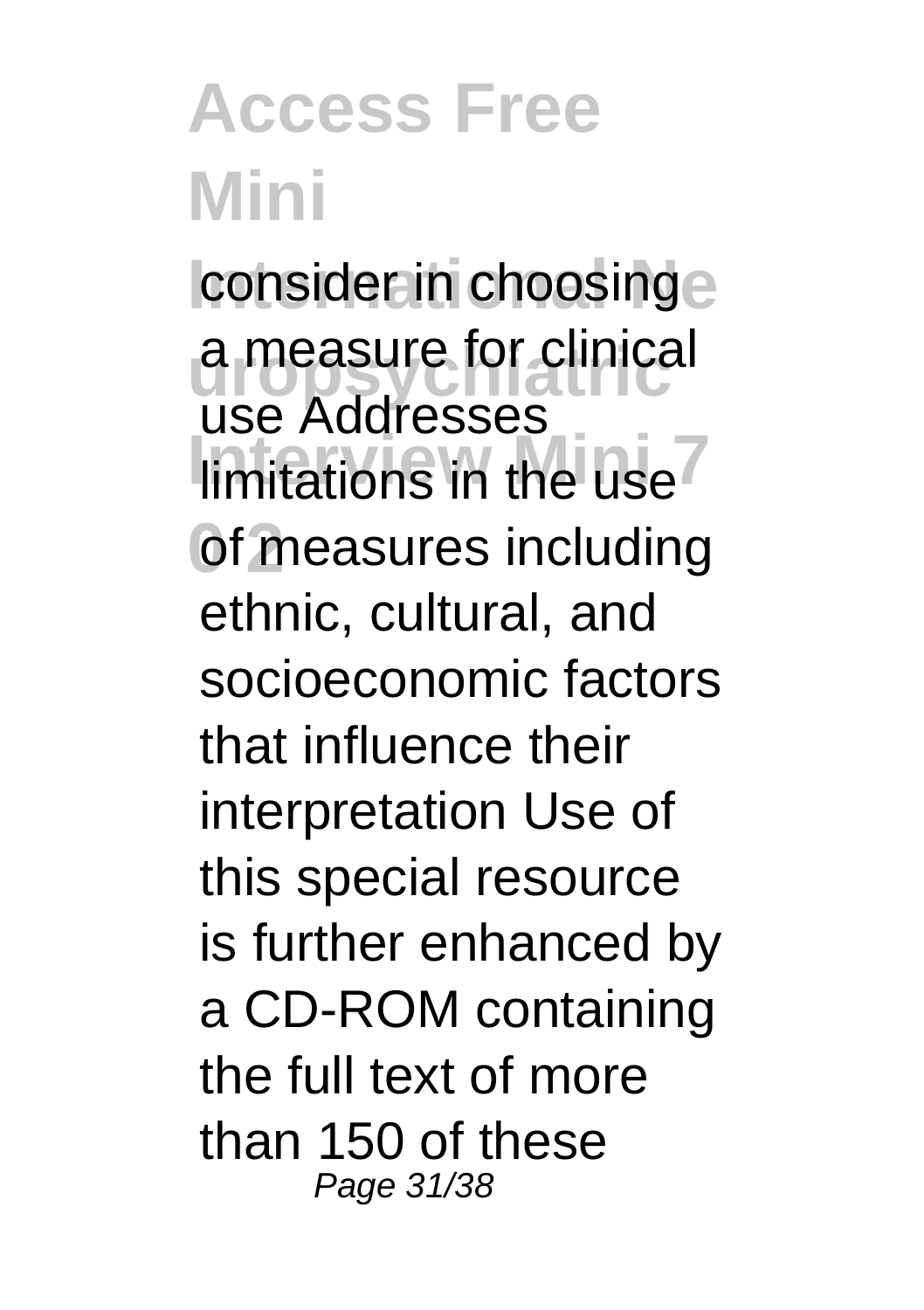Ineasures **--** anal Ne **uropsychiatric** invaluable aid for decision-making.<sup>11</sup> **0 2** reference and clinical

This long awaited Third Edition fully illuminates the patientcentered model of medicine, continuing to provide the foundation for the Patient-Centered Care series. It Page 32/38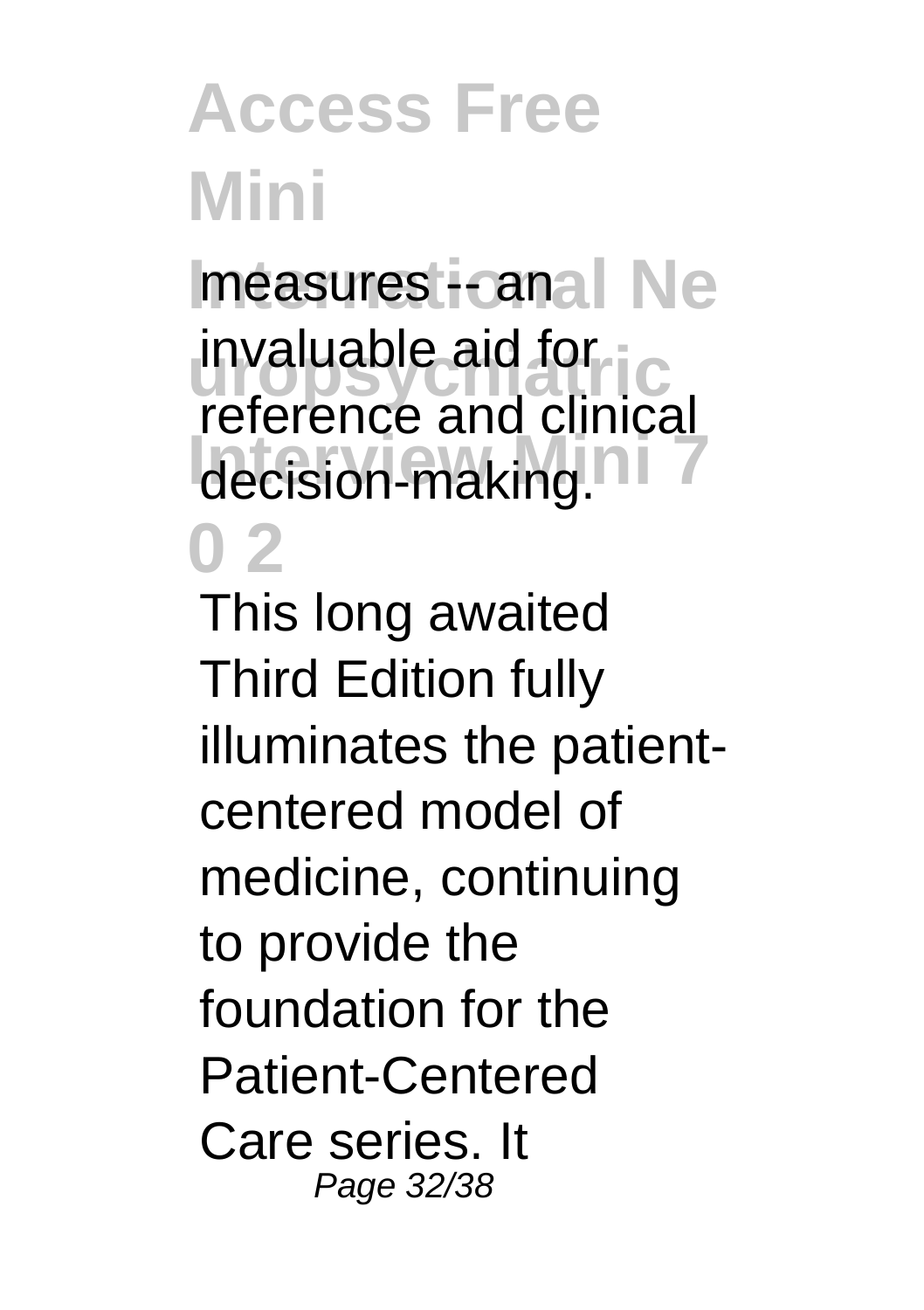**redefines the nal Ne uropsychiatric** principles patient-centered<sup>ni</sup> 7 method using four underpinning the major components clarifying its evolution and consequent development - to bring the reader fully up-to-

Fully updated for DSM-5. Provides Page 33/38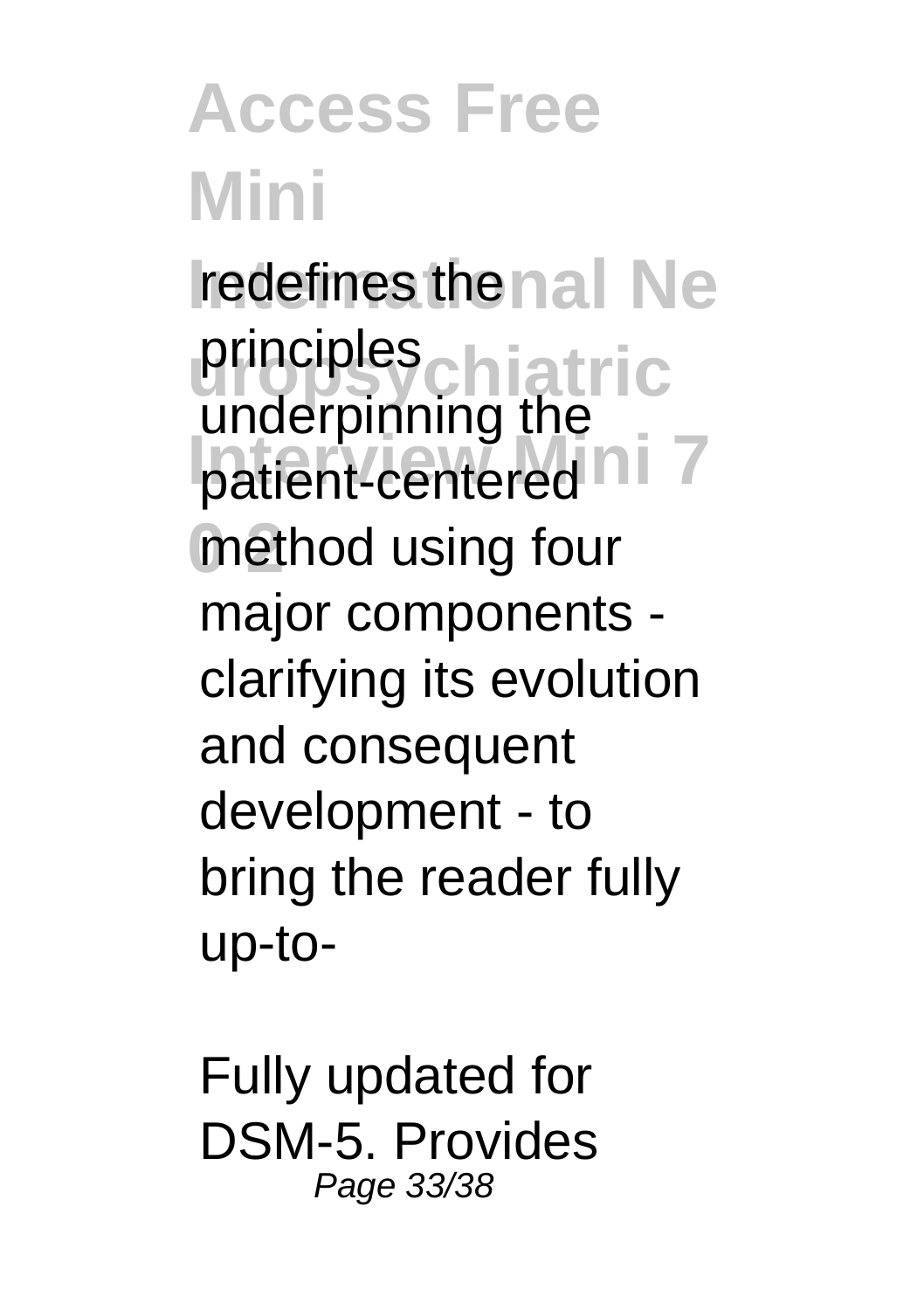clinical psychology<sup>1</sup>e trainees with a<br>practical template for **Incorporating the TTT 0 2** scientist-practitioner trainees with a model into clinical practice.

This leading text and clinical guide offers best-practice recommendations for assessing a comprehensive array Page 34/38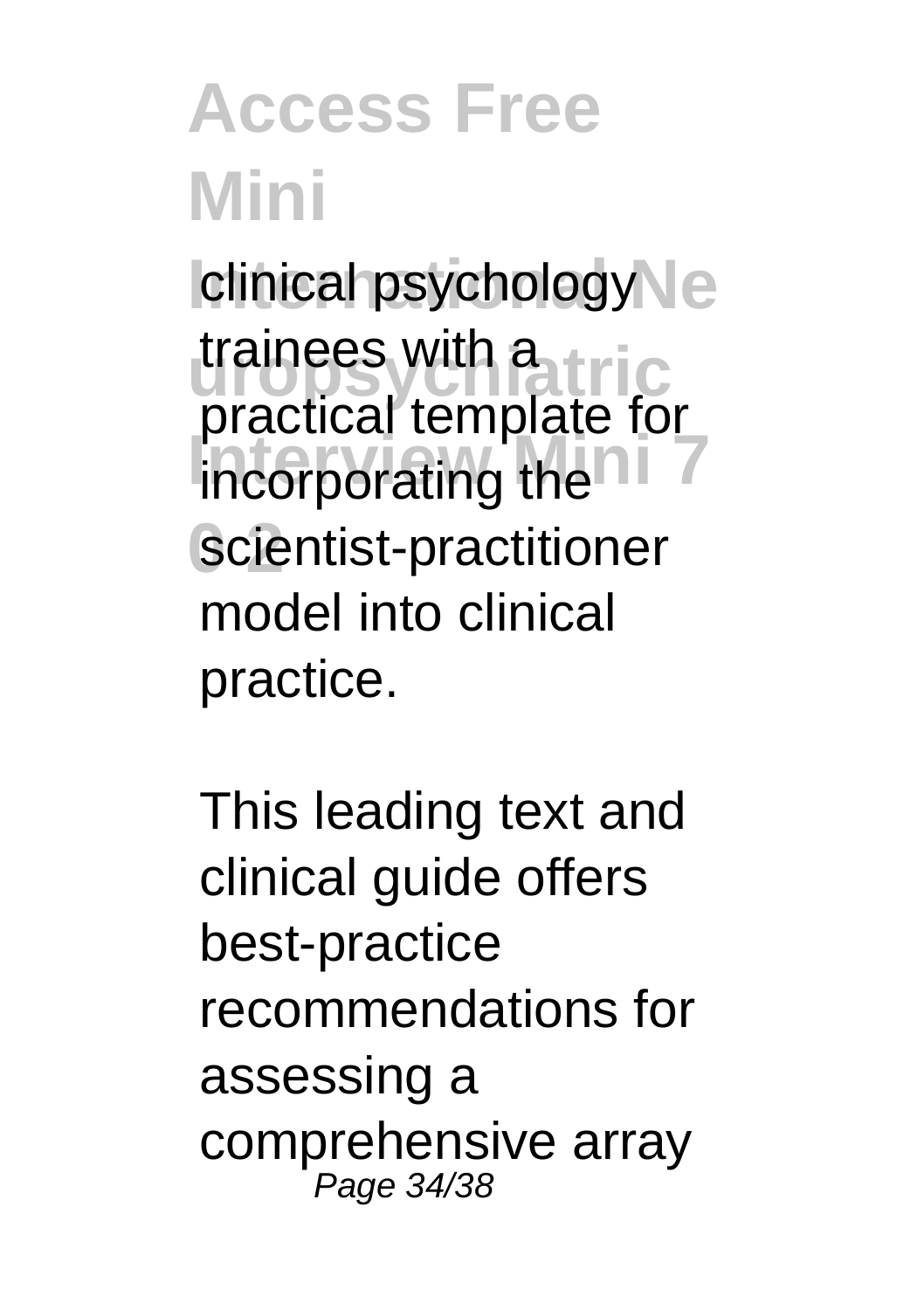**Iof child andonal Ne** adolescent mental<br> **bacith archieves** health risks.<sup>*Wini* 7</sup> **0 2** Prominent authorities health problems and present evidencebased approaches that can be used in planning, implementing, and evaluating real-world clinical services. Coverage encompasses Page 35/38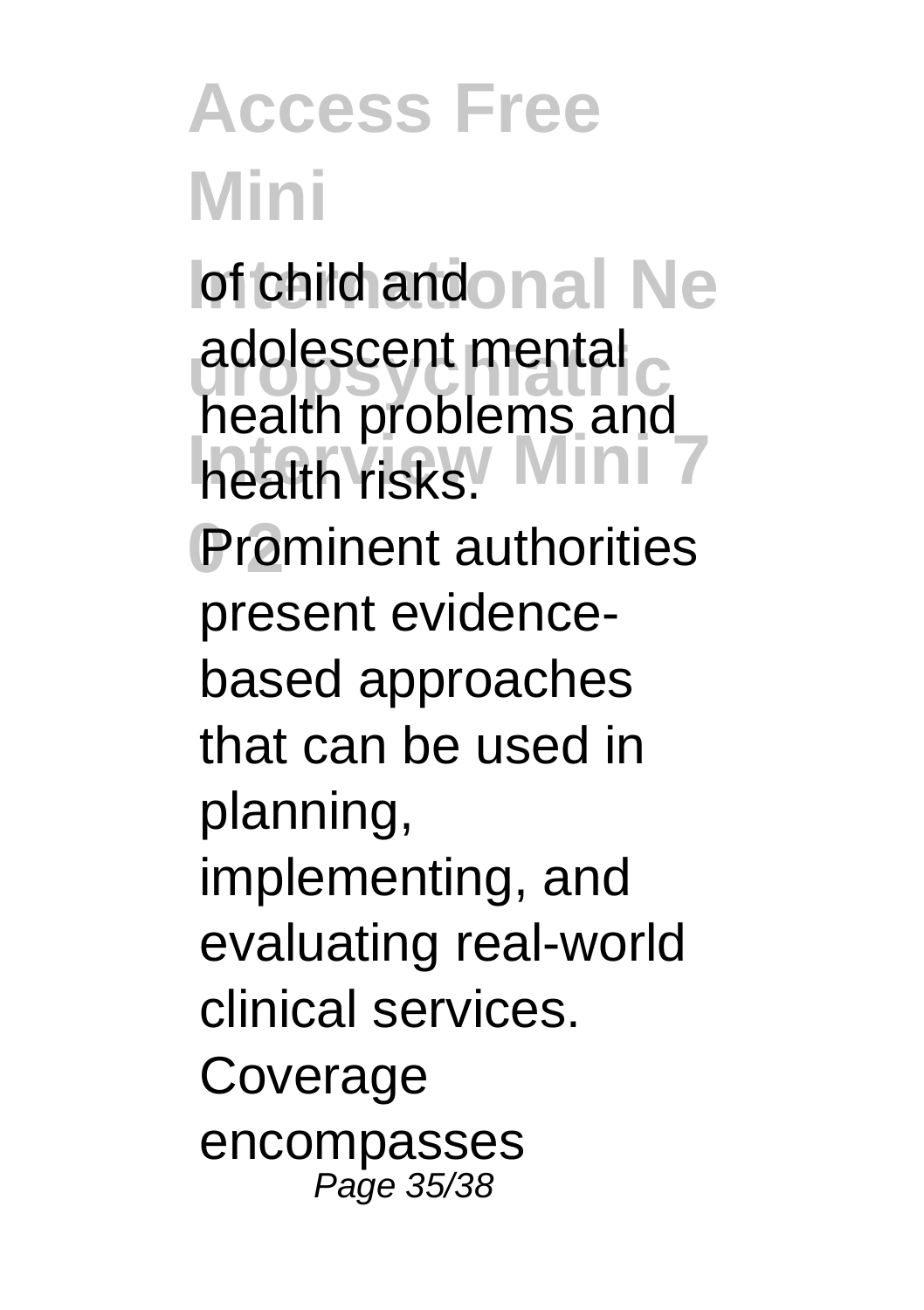behavior disorders, mood disorders, ric developmental Ini<sup>7</sup> disorders, anxiety disorders, maltreatment, and adolescent problems. The volume emphasizes the need to evaluate clients' strengths as well as their deficits, and to take into account the developmental, Page 36/38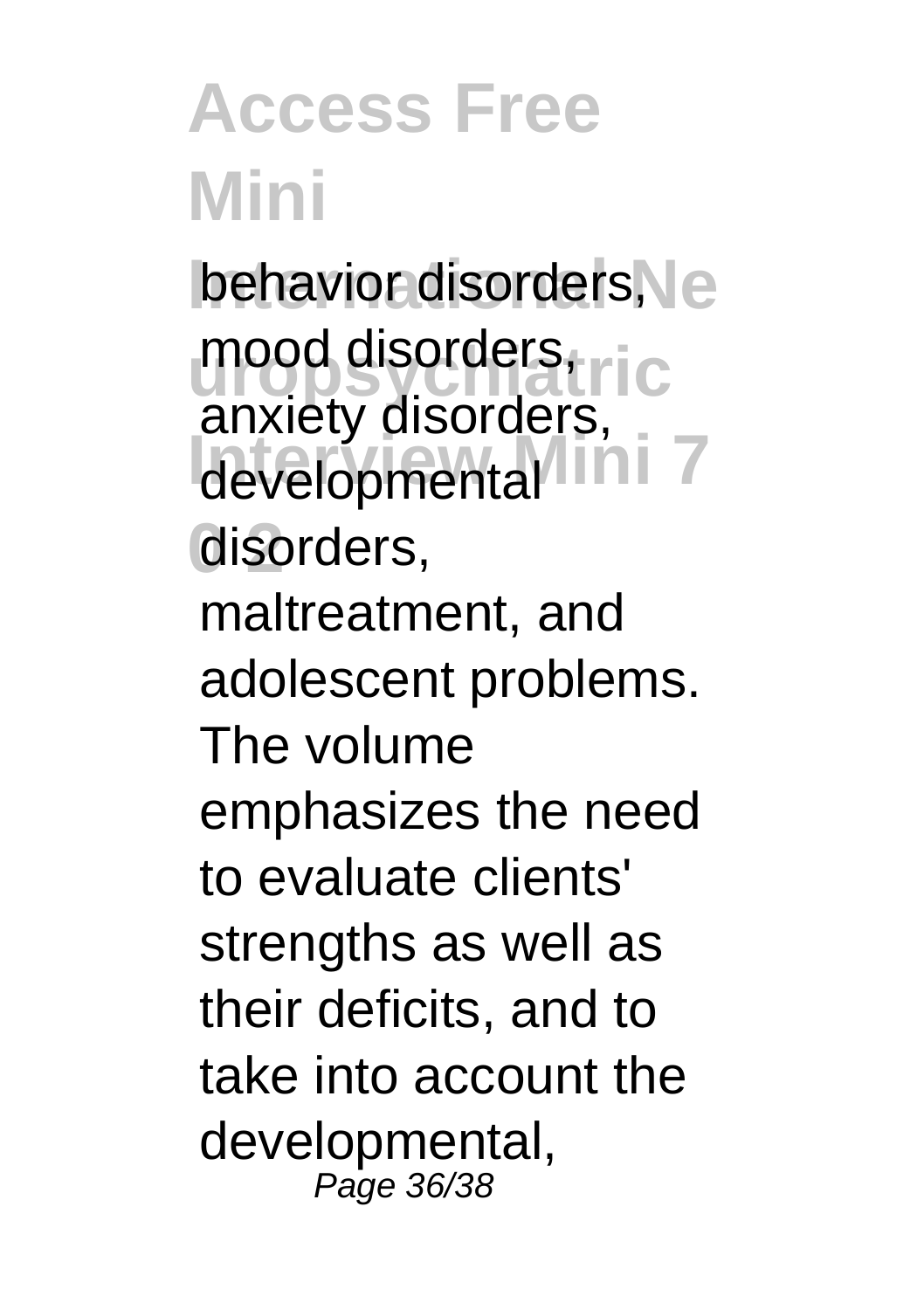biological, familial, Ne and cultural contexts **Interview Milleup 19** most value to of problem behavior. practitioners, researchers, and students in child clinical psychology and related fields as well as serving as a useful core text for advanced undergraduate- and Page 37/38